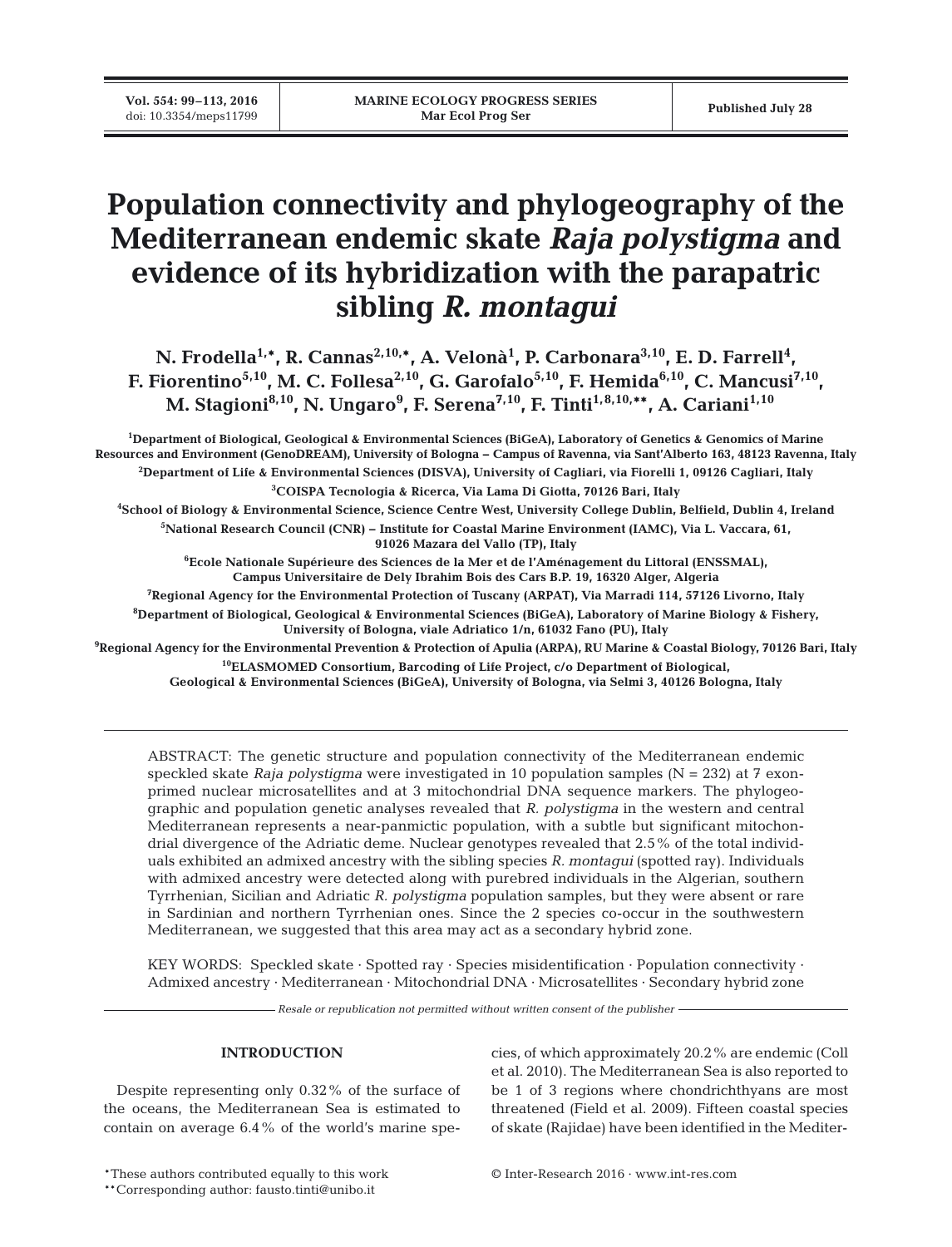ranean Sea, 4 of which are considered endemic: *Raja polystigma*, *R. asterias*, *R. radula* and *Leucoraja meli ten sis* (Serena 2005, Cavanagh & Gibson 2007, Sere na et al. 2010). Incidental by-catch in mixed-species trawl fisheries and habitat degradation are the primary threats to coastal skates in this region (Dulvy et al. 2000, Stevens et al. 2000). Population declines and local extinctions of skates have been reported in some Mediterranean areas over the last 25 yr and have been attributed to the overexploitation of demersal resources (Jukic-Peladic et al. 2001, Dulvy & Reynolds 2002, Ferretti et al. 2013).

Inaccurate morphology-based species identification is a significant issue for the conservation and management of skates. The pronounced inter-specific conservatism of morphological characteristics in closely related species and the overlap in distribution ranges (McEachran & Dunn 1998) hampers correct species identification (Iglésias et al. 2010). The resulting lack of accurate species-specific fisheries landing data can mask declines and/or local extinctions in particular species (Dulvy et al. 2000, Iglésias et al. 2010). Rare and poorly studied species, such as endemic Mediterranean skates, are therefore prone to high rates of extinction and threat (McKinney 1999) because of non-optimal reporting and sampling, which reduce the power of analyses (Roberts & Hawkins 1999, Dulvy et al. 2003).

Speckled skate *R. polystigma* (Regan, 1923) is a small-sized skate (maximum total length  $|TL_{max}|$  = 60 cm) predominantly found in coastal, shallow-water areas with soft-bottom habitats (minimum depth limit 13 m; depth range 100 to 400 m; Serena 2014, Froese & Pauly 2016). *R. polystigma* occurs mainly in the western Mediterranean Sea, though it is also reported in the Sicilian Channel and Adriatic Sea (Serena 2005, Serena et al. 2010). Phylogenetic analyses indicate that *R. polystigma* is a sister species of spotted ray *R. montagui* (Fowler, 1910), with the 2 species diverging approximately 3.5 million years (Myr) ago at the end of the Messinian Salinity Crisis (Valsecchi et al. 2005).

*R. montagui* ( $TL_{max} = 60$  cm) is widespread in inshore waters and shallow shelf areas of the northeast Atlantic and western-central Mediterranean Sea on sandy sediments, at depths between 100 and 500 m (Ellis et al. 2007). Due to the high level of external morphological similarity displayed by juveniles and adults, *R. polystigma* and *R. montagui* should be considered cryptic siblings (sensu Bickford et al. 2007). Specimens of *R. polystigma* have been frequently misidentified as *R. montagui* in past Mediterranean scientific trawl surveys (Serena 2005, 2014, Serena et al. 2010). Mitochondrial DNA (mtDNA)-based identification of putative *R. polystigma* specimens collected in the fish market of Annaba (Algeria), revealed some specimens to be *R. montagui*, indicating that the 2 species are sympatric in the southwestern Mediterranean fishing grounds (Cannas et al. 2008). This study highlights the need for testing for the existence of interspecific hybrids and/or introgressed individuals, using suitable bi-parentally inherited molecular markers.

The occurrence of inter-specific hybridization and gene introgression has been documented in several marine taxa (Gardner 1997), with some relevant examples recently documented in marine fish (Alvarado Bremer et al. 2005b, Hobbs et al. 2009, Arlyza et al. 2013, Kimura-Kawaguchi et al. 2014, Pujolar et al. 2014). This phenomenon is less common in chondrichthyans than in bony fish because of additive prezygotic barriers to hybrid formation, such as mate choice and internal fertilization (Morgan et al. 2012). Within elasmobranchs, detection of hybrids may be difficult due to high levels of morphological stasis in closely related species (Heist 2004). Genetic studies based on nuclear molecular markers (e.g. microsatellites and single nucleotide polymorphisms [SNPs]) in sister species with overlapping distributions may enable the extent of hybridization in this group to be assessed (Portnoy & Heist 2012). To date, interspecific hybridization has been documented in closely related and morphologically similar carcharhinid sharks (Morgan et al. 2012), but it has not been reported in skates.

Previous studies on skates and rays have shown significant genetic subdivision at global and regional scales (Chevolot et al. 2006b, 2007, Plank et al. 2010, Schluessel et al. 2010, Griffiths et al. 2011, Borsa et al. 2012, Frederico et al. 2012, Le Port & Lavery 2012, Li et al. 2013, 2015, Newby et al. 2014, Sellas et al. 2015). Skate-tagging studies, including *R. montagui*, conducted in the English Channel have indicated that adults have small home ranges, with 85% of individuals remaining within a range of 110 km (Walker et al. 1997). Further, their small body size and oviparous reproduction with large benthic eggs also suggest a limited potential for dispersal. Thus, *R. montagui* and *R. polystigma* may be expected to exhibit a high level of structure and reduced gene flow among populations due to their high evolutionary and ecological similarity.

The current study addresses 2 issues of importance to the conservation genetics of the Mediterranean endemic skate *R. polystigma*. Firstly, the population structure and connectivity in *R. polystigma* will be assessed in order to evaluate genetic diversity pat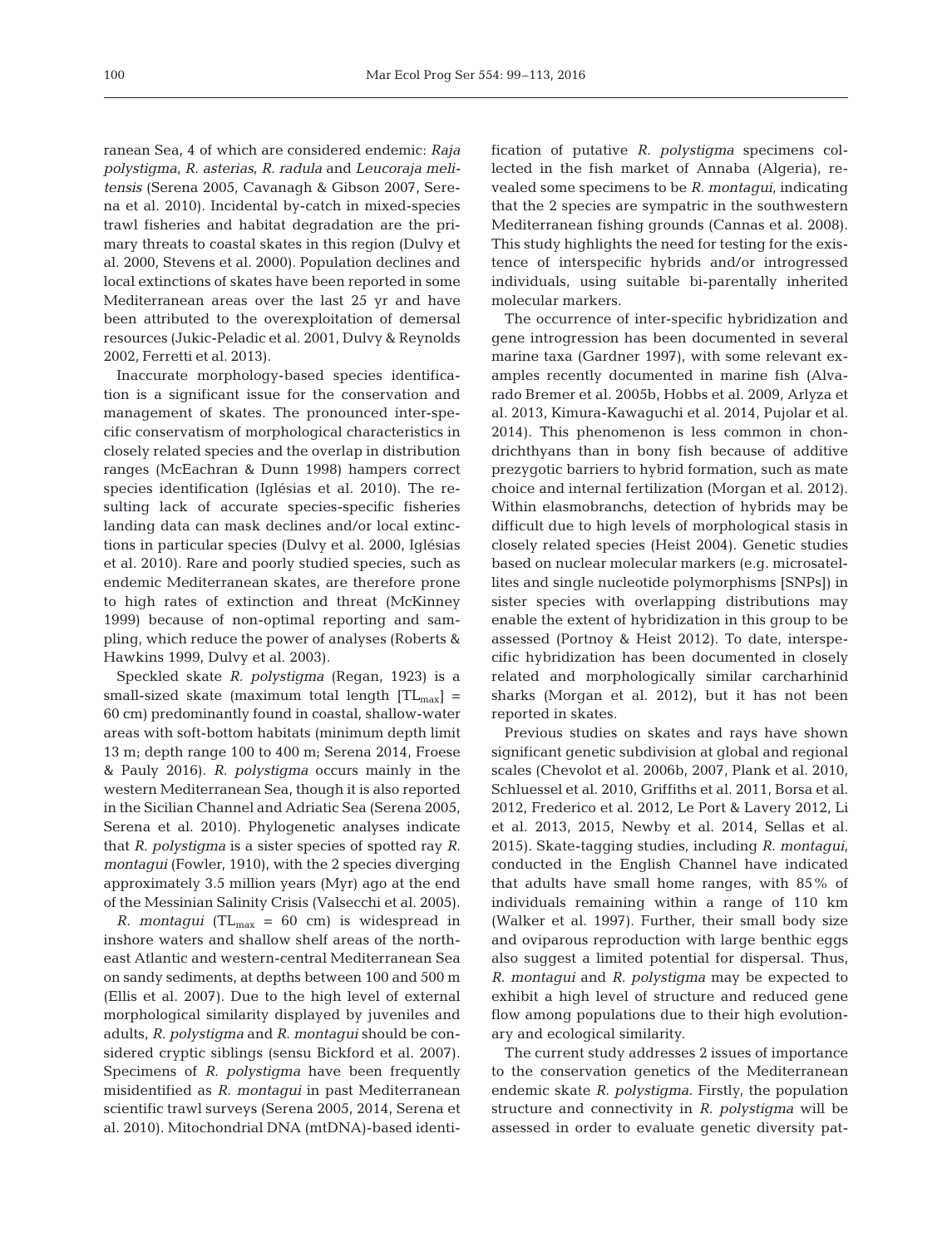terns which affect population dynamics and resilience to environmental changes, including fisheries overexploitation (Field et al. 2009). Secondly, the reproductive and evolutionary relationships between *R. polystigma* and the parapatric sibling *R. montagui* will be investigated by empirically estimating the proportion and spread of individuals with admixed ancestry in native populations of parental species.

# **MATERIALS AND METHODS**

## **Sampling**

Skate tissue samples were collected from 2000 to 2010 and were handled and stored according to the guidelines provided by Serena et al. (2010). Samples were mainly obtained from scientific trawl surveys or were provided by contracted commercial fishermen. The only exceptions were the Algerian individuals, which were collected at the Annaba fish market by

Farid Hemida. This market receives mainly commercial landings from Algerian trawlers fishing in national waters (F. Hemida pers. obs.). Tissues were sampled whenever possible directly on board or immediately after landing, and ethanol-preserved.

A total of 232 skates were collected from 9 Mediterranean areas and from the western Irish Sea (Fig. 1, Table 1). Specimens were identified based on morphological characteristics (Stehmann & Bürkel 1984, Serena et al. 2010). Individuals were categorized as (1) 'putative *polystigma'* (n = 187): specimens morphologically identified as *Raja polystigma* occurring in the Mediterranean, including 14 specimens collected in the Algerian fishing grounds and morphologically identified as *R. polystigma*; and (2) 'putative *montaqui'* (n = 45): specimens morphologically identified as *R. montagui* including 35 individuals collected in the western Irish Sea and 10 specimens collected in the Algerian fishing grounds (Table 1 and Table S1 in Supplement 1 at [www.int-res.com/](http://www.int-res.com/articles/suppl/m554p099_supp.pdf) articles/suppl/m554p099\_supp.pdf).



Fig. 1. Sampling areas and species distribution of *Raja polystigma* and *R. montagui*. Species distribution ranges are represented according to literature (Ellis et al. 2007, Serena et al. 2010, Ungaro et al. 2015). For each sampling area, the number of individuals assigned to *R. polystigma* (RP) and *R. montagui* (RM) based on morphology is provided. Sampling locations where molecular data indicated the occurrence of introgressed or admixed individuals are reported in italics. See Table 1 for sampling area codes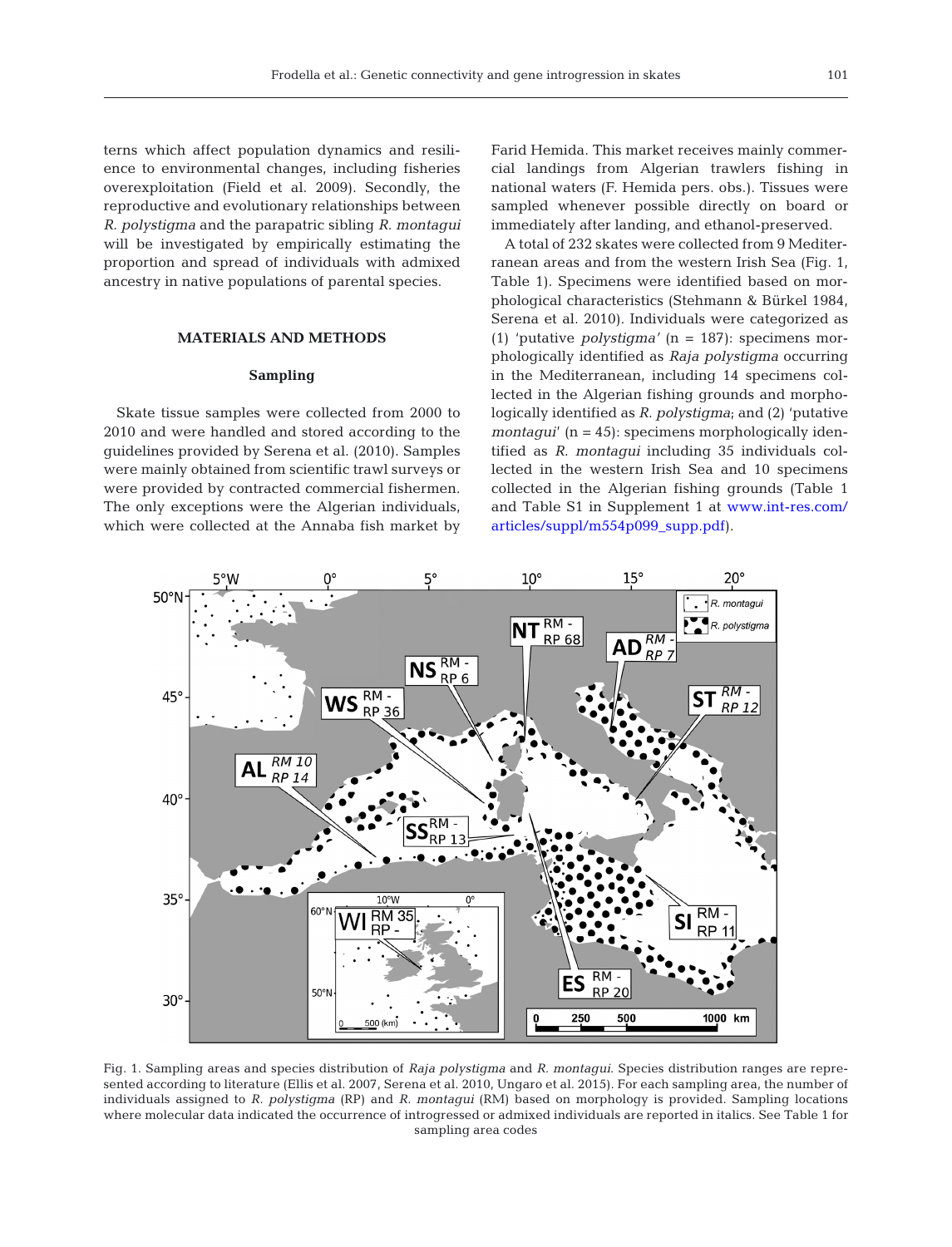| Sampling area     |           | Code Sample size RP |     | <b>RM</b>                | Year             | Collection details                            |
|-------------------|-----------|---------------------|-----|--------------------------|------------------|-----------------------------------------------|
| Adriatic Sea      | AD        | 7                   | 7   | -                        | 2000. 2001. 2004 | Scientific trawl surveys                      |
| Sicilian Strait   | <b>SI</b> | 11                  | 11  | $\qquad \qquad$          | 2001.2008        | Contracted fishermen                          |
| South Tyrrhenian  | <b>ST</b> | 12                  | 12  | $\overline{\phantom{0}}$ | 2003. 2004. 2007 | Scientific trawl surveys                      |
| North Tyrrhenian  | NT        | 68                  | 68  |                          | 2002. 2003. 2004 | Scientific trawl surveys                      |
| Eastern Sardinia  | ES        | 20                  | 20  |                          | 2005             | Scientific trawl surveys                      |
| Northern Sardinia | <b>NS</b> | 6                   | 6   |                          | 2005             | Scientific trawl surveys                      |
| Western Sardinia  | WS        | 36                  | 36  | -                        | 2002.2005        | Scientific trawl surveys                      |
| Southern Sardinia | SS        | 13                  | 13  |                          | 2005             | Scientific trawl surveys                      |
| Algerian Coasts   | AL        | 14                  | 14  | 10                       | 2003.2010        | Annaba fish market                            |
| Western Irish Sea | WI        | 35                  | -   | 35                       | 2007             | Scientific trawl surveys, RV 'Celtic Voyager' |
| Total             |           | 232                 | 187 | 45                       |                  |                                               |

Table 1. Sampling of *Raja polystigma* and *R. montagui* in the Mediterranean and North Eastern Atlantic. RP: individuals morphologically identified as *R. polystigma*; RM: individuals morphologically identified as *R. montagui*. Individual data are detailed in Table S1

#### **Molecular methods**

Total genomic DNA (gDNA) was extracted using a standard cetyltrimethyl ammonium bromide (CTAB) procedure (Winnepenninckx et al. 1993).

A panel of 7 exon-primed microsatellite loci (El Nagar et al. 2010) was used to genotype 128 individuals, after identifying optimal PCR conditions for *R. polystigma* and *R. montagui* (Table S2 in Supplement 1). The amplicons were sized by a commercial provider (Macrogen), using the GS-500LIZ internal size standard. Alleles were sized using the Gene-Marker® software (SoftGenetics). A total of 231 specimens were analysed at 3 polymorphic mtDNA markers, whose nucleotide polymorphism enables discrimination between skate species and for which primers and reference sequences for both target species were available (Tinti et al. 2003, Valsecchi et al. 2005, Cannas et al. 2008, Griffiths et al. 2010, Pasolini et al. 2011, Serra-Pereira et al. 2011, Costa et al. 2012, Knebelsberger et al. 2014, Landi et al. 2014, Lynghammar et al. 2014). An approximately 600 bp fragment of the cytochrome oxidase I (COI) gene was amplified by PCR using the primer set FishF2/FishR2 (Ward et al. 2005). An approximately 240 bp hypervariable fragment of the 16S rDNA (16S) gene was amplified according to a modified protocol from Tinti et al. (2003), detailed in Supplement 2 at [www.](http://www.int-res.com/articles/suppl/m554p099_supp.pdf) int-res.com/articles/suppl/m554p099\_supp.pdf. A mitochondrial control region hypervariable fragment of approximately 360 bp (CR) was amplified according to Valsecchi et al. (2005). PCR products were sequenced by a commercial sequence service provider (Macrogen Europe).

## **Species identification**

The morphological identification as putative *R. polystigma* and *R. montagui* was provided by specimen collectors using species-specific characters re ported in the available identification guidelines and dichotomous keys (Stehmann & Bürkel 1984, Serena et al. 2010) and individual data are reported in Table S1. The morphological assignment of 128 individuals from the Atlantic and Mediterranean sampling locations was verified by correspondence analysis of nuclear genotypes as implemented in GENETIX 4.05 (Belkhir et al. 1996−2004). Individuals were clustered according to their microsatellite multilocus genotypes and by reducing the multidimensional allelic frequency space to a bidimensional space. Subsequently, the agreement between species identification based on morphology and that based on the clustering of nuclear genotypes with mtDNA clades was assessed for each specimen.

## **Admixture, gene introgression and hybridization**

Individual multilocus genotypes of 128 individuals were clustered using the Bayesian algorithm implemented in STRUCTURE 2.3.4 (Pritchard et al. 2000, Hubisz et al. 2009). Three different tests (Test1, Test2 and Test3) were performed with a stepwise approach to assess evidence of hybridization and introgression between *R. polystigma* and *R. montagui*, applying more stringent models and priors in each test in order to verify the robustness of the results produced. In addition (Test4), estimates of admixture proportions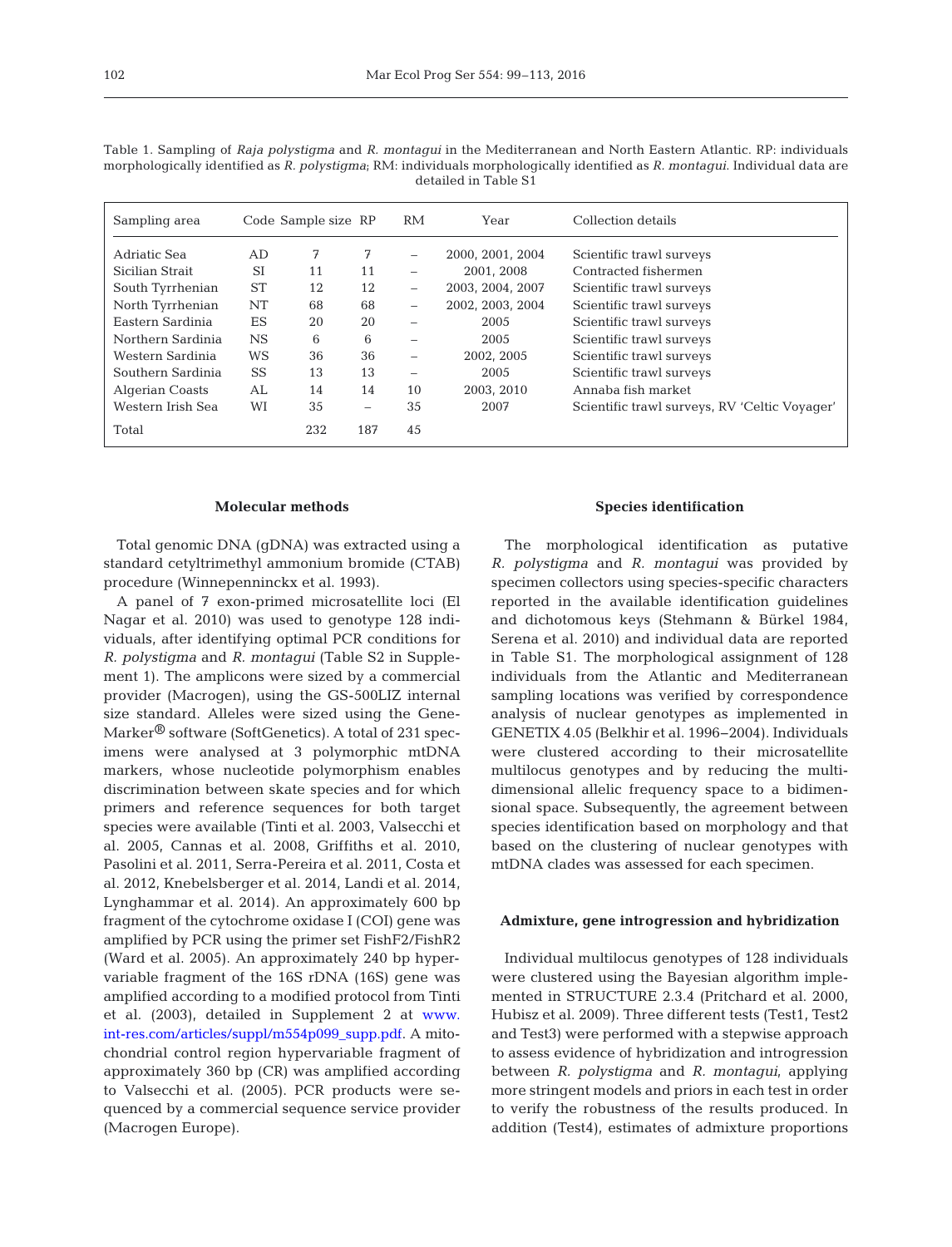and hybrid ancestry were inferred with NEWHY-BRIDS (Anderson & Thompson 2002). A detailed description of approaches and tests is provided in Supplement 2.

# **Genetic diversity, phylogeographic and population structure analyses**

The allele frequencies, number of alleles and allelic richness of population samples at the microsatellite loci were calculated using FSTAT v.2.9.3.2 (Goudet 2001). The observed  $(H_0)$  and the expected *(H<sub>e</sub>)* heterozygosity were calculated using GENETIX 4.05. Estimates of null allele frequencies for each locus and population were computed following the expectation maximization (EM) algorithm as implemented in FreeNA (Chapuis & Estoup 2007). Deviation from Hardy-Weinberg equilibrium (HWE) was tested using the online software GENEPOP 4.2 (Rousset 2008).

The population differentiation was assessed by estimating overall and pairwise  $F_{ST}$  and by analysis of molecular variance (AMOVA) as implemented in Arlequin v.3.5 (Excoffier & Lischer 2010). The software STRUCTURE was also used to investigate the presence of genetic structuring among population samples of *R. polystigma* using a total of 97 multilocus genotypes, originating from 7 sampling locations. Settings were defined as in the first STRUC-TURE test on the complete dataset.

Polymorphism of COI, CR, 16S, and concatenated sequence datasets was estimated by using DNAsp v.5 (Librado & Rozas 2009) and MEGA 6 (Tamura et al. 2013). Haplotype relationships were inferred using a median-joining clustering algorithm (Bandelt et al. 1999) implemented in the software PopART (http://popart.otago.ac.nz), and Bayesian and maximum likelihood approaches using MrBayes v.3.1 (Huelsenbeck & Ronquist 2001, Ronquist & Huelsenbeck 2003) and PhyML v.3.0 (Guindon et al. 2010), respectively. The population differentiation was as sessed by estimating overall and pairwise  $\Phi_{ST}$  as implemented in Arlequin v.3.5. The interspecific genetic distance was estimated by AMOVA, pooling all the sampling populations bearing *R. polystigma* haplotypes in 1 group and comparing them with a group made up from the *R. montagui* clade. Pairwise  $\Phi_{ST}$  between population samples were used in principal coordinates analysis (PCA) using the packages ade4 (Dray & Dufour 2007) and ape (Paradis et al. 2004) in R environment 3.0.2 (R Core Team 2013). Past population demography of *R. polystigma* was inferred from each mtDNA marker through the coalescent Bayesian skyline plot approach (Drummond et al. 2005) as implemented in BEAST 1.75 (Drummond & Rambaut 2007). Details of the methods and settings used in the data analysis are provided in the Supporting Information.

## **RESULTS**

The microsatellite dataset included 128 individual multilocus genotypes from 8 population samples (Table S3 in Supplement 1; Table 2). The COI, CR and 16S datasets included 138, 180 and 193 sequences, respectively, obtained from 8 to 10 popu-

Table 2. Summary results of the analyses performed to assess evidence of hybridization and introgression between *Raja polystigma* and *R. montagui*. A: purebred *R. montagui* individuals; B: putative purebred *R. montagui* individuals; C: purebred *R. polystigma* individuals; D: putative purebred *R. polystigma* individuals; E: unclassified and/or admixed individuals. Classifications were based on a threshold value of 0.90 applied to  $Q$  (in Test1 to Test3) and  $q_n$  (in Test4) coefficients. See further details in supplementary Table S4 for the assignment criteria and detailed result for each individual. The numbers in parentheses refer to the individuals assigned to the categories that are supported by strict credibility intervals. See Table 1 for sampling area codes

| Sample N  |    |        |   | Test1          |                                                |   | <b>STRUCTURE</b><br>Test <sub>2</sub> |   |        |                 |      |    | Test <sub>3</sub> |    |   | -NEWHYBRIDS<br>Test4 |    |   |    |   |             |
|-----------|----|--------|---|----------------|------------------------------------------------|---|---------------------------------------|---|--------|-----------------|------|----|-------------------|----|---|----------------------|----|---|----|---|-------------|
|           |    | А      | B | $\mathcal{C}$  | D                                              | Ε | А                                     | В | C      | D               | Ε    | А  | B                 | C  | D | Ε                    | А  | B |    | D | Ε           |
| AD        | 6  |        |   |                | 2(2)                                           | 4 |                                       |   |        |                 | 4(3) | 2  |                   |    | 5 | 1                    |    |   |    | 5 |             |
| <b>SI</b> | 7  |        |   | 3              | 3(3)                                           | 1 |                                       |   | 2      | 4(4)            |      |    |                   | 6  |   |                      |    |   | 7  |   |             |
| <b>ST</b> | 11 |        |   | 7              |                                                | 4 |                                       |   | 5      | 2(2)            | 4    |    |                   | 9  |   | 1                    |    |   | 8  |   | 2           |
| NT        | 35 |        |   | 35(35)         |                                                |   |                                       |   | 35(35) |                 |      |    |                   | 35 |   |                      |    |   | 35 |   |             |
| ES        | 12 |        |   | 12(12)         |                                                |   |                                       |   | 12(12) |                 |      |    |                   | 12 |   |                      |    |   | 12 |   |             |
| WS        | 12 |        |   | 12(12)         |                                                |   |                                       |   | 12(11) |                 |      |    |                   | 12 |   |                      |    |   | 12 |   |             |
| AL        | 20 | 3      |   | $1(1)$ $11(5)$ |                                                | 5 |                                       |   |        | 4(4) 10(2) 1(1) | 5    | 5  |                   | 12 |   | $2^{\rm a}$          | 5  |   | 12 |   | $2^{\rm a}$ |
| WI        | 25 | 25(25) |   |                |                                                |   | 25(24)                                |   |        |                 |      | 25 |                   |    |   |                      | 25 |   |    |   |             |
|           |    |        |   |                | <sup>a</sup> Occurrence of admixed individuals |   |                                       |   |        |                 |      |    |                   |    |   |                      |    |   |    |   |             |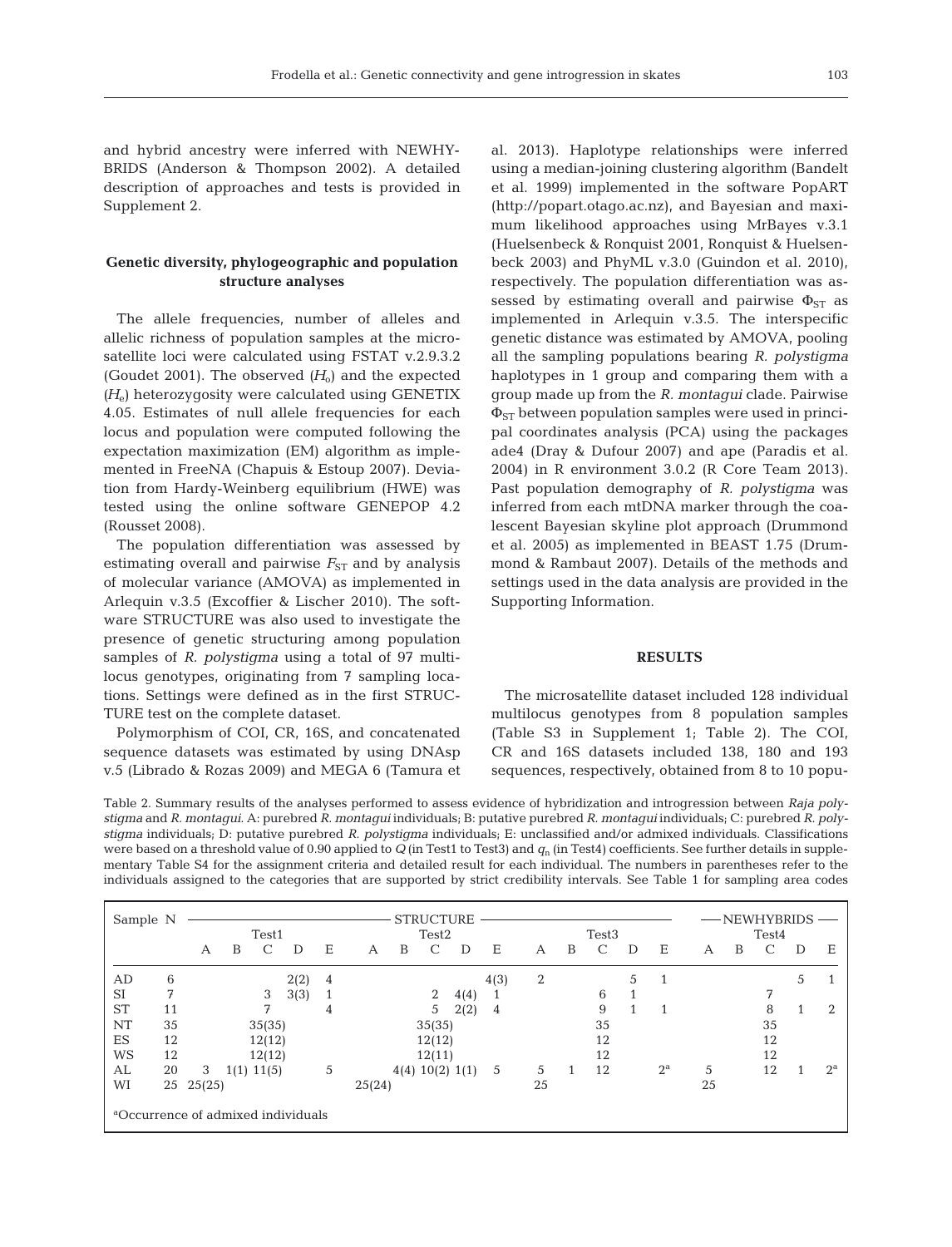

Fig. 2. Correspondence analysis of individuals defined by their genotypes at polymorphic microsatellite loci. Mitochondrial haplotypes are indicated by empty symbols for Clade P and filled ones for Clade M. The black line encircles individuals with concordant morphological and nuclear assignment to *Raja polystigma*, while the red one encircles those assigned to *R. montagui*. Individuals with discordant species assignment and mitochondrial clade are indicated by labels. Details about these individuals are provided in the main text and in supplementary Table S4. See Table 1 for sampling area codes

lation samples depending on the marker (Table 3). The combination of 16S+COI+CR was available for 95 individuals from 8 locations (Table 3). Each individual was characterized at the microsatellite and mitochondrial markers whenever possible.

## **Species identification and distribution**

The clustering of individuals, obtained from the correspondence analysis on nuclear loci genotypes, revealed 2 groups (Fig. 2) and the distinction between species could be mainly ascribed to the values of Axis 1. The mtDNA Clade P was largely characterized by the group corresponding to Raja polystigma, while the mtDNA Clade M mainly contained the group assigned to *R. montagui*. Species identification based on nuclear markers was highly concordant with the morphological assignment. Only 2 out of the 128 genotyped individuals were not coherently assigned to the same species (Table S1). Specimen AL31, sampled in the Algerian area and classified morphologically as *R. montagui*, clustered within the genetic group of *R. polystigma* individuals, while individual

Table 3. Mitochondrial gene polymorphism of the *Raja polystigma* and *R. montagui* population samples subdivided according to Clades P and M. COI: cytochrome oxidase I fragment; CR: control region hypervariable fragment; 16S: 16S rDNA hypervariable fragment; N: number of individuals; Nh: number of haplotypes; *h*: haplotype diversity; π: nucleotide diversity; SD: standard deviation; na: not analysed. See Table 1 for sampling area codes

| mtDNA                   | Location  |     |                | COI               |                                         |     | CR             |                   |                       |  |  |  |
|-------------------------|-----------|-----|----------------|-------------------|-----------------------------------------|-----|----------------|-------------------|-----------------------|--|--|--|
| clade                   |           | N   | Nh             | $h \pm SD$        | $\pi \pm SD$                            | N   | Nh             | $h \pm SD$        | $\pi \pm SD$          |  |  |  |
| <b>Clade P</b>          |           |     |                |                   |                                         |     |                |                   |                       |  |  |  |
|                         | AD        | 7   | $\mathbf{1}$   |                   |                                         | 5   | 1              |                   |                       |  |  |  |
|                         | <b>SI</b> | 10  | 4              | $0.778 \pm 0.091$ | $0.00195 \pm 0.00029$                   | 6   | 3              | $0.800 \pm 0.122$ | $0.00453 \pm 0.00102$ |  |  |  |
|                         | <b>ST</b> | 10  | 3              | $0.644 \pm 0.103$ | $0.00263 \pm 0.00038$                   | 10  | 3              | $0.644 \pm 0.101$ | $0.00460 \pm 0.00067$ |  |  |  |
|                         | NT        | 22  | 6              | $0.758 \pm 0.060$ | $0.00196 \pm 0.00027$                   | 64  | 14             | $0.765 \pm 0.045$ | $0.00568 \pm 0.00080$ |  |  |  |
|                         | ES        | 18  | .5             | $0.791 \pm 0.052$ | $0.00262 \pm 0.00021$                   | 16  | 8              | $0.85 \pm 0.075$  | $0.00782 \pm 0.00172$ |  |  |  |
|                         | <b>NS</b> | na  |                |                   |                                         | 3   | $\mathfrak{D}$ | $0.667 \pm 0.314$ | $0.00205 \pm 0.00097$ |  |  |  |
|                         | WS        | 19  | 7              |                   | $0.860 \pm 0.051$ $0.00243 \pm 0.00038$ | 24  | 8              | $0.848 \pm 0.045$ | $0.00547 \pm 0.00106$ |  |  |  |
|                         | SS        | na  |                |                   |                                         | 8   | 5              | $0.857 \pm 0.108$ | $0.00747 \pm 0.00255$ |  |  |  |
|                         | AL        | 13  | $\overline{4}$ |                   | $0.654 \pm 0.106$ $0.00187 \pm 0.00030$ | 11  | 4              | $0.709 \pm 0.099$ | $0.00492 \pm 0.00090$ |  |  |  |
| <b>Total/mean</b>       |           | 99  | 11             |                   | $0.848 \pm 0.015$ $0.00255 \pm 0.00013$ | 147 | 19             | $0.781 \pm 0.028$ | $0.00566 \pm 0.00052$ |  |  |  |
| Clade M                 |           |     |                |                   |                                         |     |                |                   |                       |  |  |  |
|                         | AL        | 3   | $\mathbf{1}$   |                   |                                         | 3   | 1              |                   |                       |  |  |  |
|                         | WI        | 30  | 5              | $0.193 \pm 0.095$ | $0.00034 \pm 0.00017$                   | 26  | 3              | $0.151 \pm 0.093$ | $0.00047 \pm 0.00030$ |  |  |  |
| <b>Total/mean</b>       |           | 33  | .5             | $0.176 \pm 0.078$ | $0.00030 \pm 0.00015$                   | 29  | 3              | $0.135 \pm 0.085$ | $0.00041 \pm 0.00026$ |  |  |  |
| <b>Grand total/mean</b> |           | 132 | 16             |                   |                                         | 176 | 22             |                   |                       |  |  |  |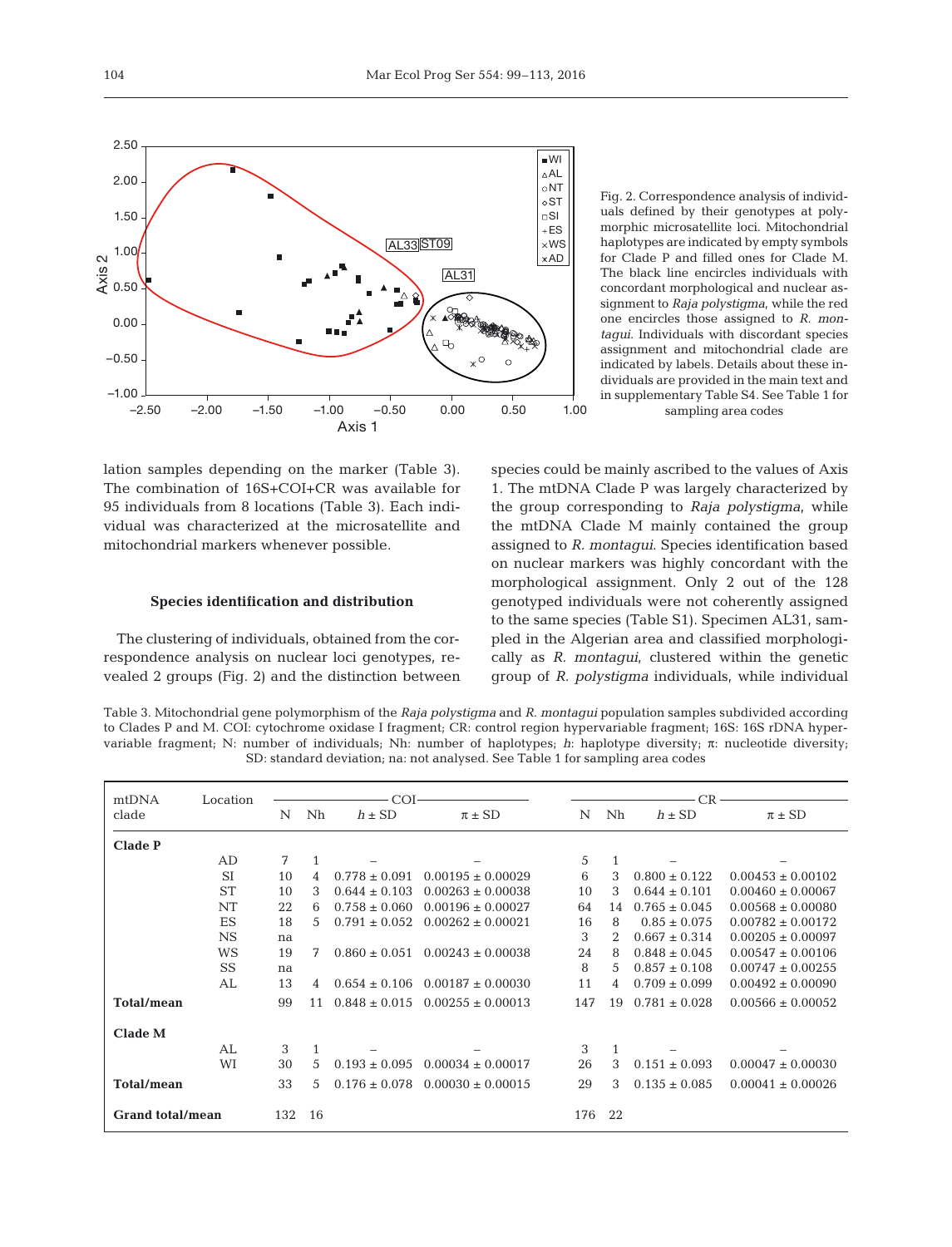ST09, assigned by morphology to *R. polystigma*, presented the inverse pattern, grouping with the *R. montagui* genetic group. Both individuals displayed a mtDNA haplotype corresponding with the morphological assignment. In addition, individual AL33, identified as *R. montagui* by both morphology and nuclear data, possessed a *R. polystigma* mtDNA haplotype. These 3 cases suggested that reciprocal mtDNA introgression between the 2 species has occurred.

As expected, the parapatric distribution of the 2 species was confirmed, with *R. polystigma* widespread in the western-central Mediterranean and *R. montagui* in the adjacent eastern Atlantic. The latter also penetrates into the Mediterranean and cooccurs with *R. polystigma* in the Algerian coastal area (Table 1, Fig. 1).

#### **Admixture, gene introgression and hybridization**

The number of purebred, putative purebred, admixed and unclassified individuals inferred by STRUCTURE and NEWHYBRIDS are summarized in Table 2 and displayed as bar plots in Fig. 3 (fully detailed results are provided in Table S4). In Test1 of STRUCTURE, both Evanno's and Pritchard's methods indicated  $K = 2$  as the most likely number of clusters, which is coherent with the presence of 2 species in the nDNA dataset.

Classification of individuals as purebred *(Q* and  $q_n \geq 0.90$ , where Q is the proportion of membership assigned by STRUCTURE to each individual and  $q_n$  is the Bayesian posterior probability assigned by NEWHYBRIDS to each individual), putative purebred  $(Q \text{ and } q_{n} \text{ between } 0.90 \text{ and } 0.80)$ , or of admixed ancestry  $(Q \text{ and } q_n < 0.80)$  was largely comparable among tests. In particular, Test1 and Test2 indicated WI as the *R. montagui* 'reference sample', while the *R. polystigma* 'reference samples' were assigned to locations NT, ES and WS, with all individuals assigned to the purebred clusters (Table 2, Table S4, Fig. 3). In the remaining samples (AL, ST, SI and AD), the great majority of individuals were recognized as purebred or putative purebred, with a maximum of 14 unclassified individuals (Test1, Table 2, Table S4, Fig. 3). Test3, in which we used STRUCTURE with the USEPOPINFO model, categorized individuals AL33 and AL34 as admixed, and specimen ST09 as unclassified (Table 2, Table S4, Fig. 3). Similar results were obtained with NEWHYBRIDS (Test4), in which AL34 was classified as admixed and 3 individuals (AL30, ST09, ST10) as unclassified. In agreement with the results of the correspondence analysis (Fig. 2), specimen AL31 was recognized as purebred *R. polystigma* despite its '*montagui* mtDNA' and AL33 was recognized as pure bred *R. montagui* despite its '*polystigma* mtDNA' (Table S4).

Both STRUCTURE (with more stringent conditions; Test3) and NEWHYBRIDS (Test4) failed in assigning samples to either F1 or F2 hybrid categories (Fig. 3, Table S4).

|     |                | 16S               |                       |    |    | Concatenated      |                       |  |
|-----|----------------|-------------------|-----------------------|----|----|-------------------|-----------------------|--|
| N   | Nh             | $h \pm SD$        | $\pi \pm SD$          | N  | Nh | $h \pm SD$        | $\pi \pm SD$          |  |
| 4   | $\mathbf{1}$   |                   |                       | 4  |    |                   |                       |  |
| 7   | $\overline{2}$ | $0.286 \pm 0.196$ | $0.00241 \pm 0.00166$ | 5  | 5  | $1.000 \pm 0.126$ | $0.00332 \pm 0.00065$ |  |
| 10  | 2              | $0.200 \pm 0.154$ | $0.00084 \pm 0.00065$ | 10 | 4  | $0.711 \pm 0.117$ | $0.00286 \pm 0.00044$ |  |
| 64  | 6              | $0.548 \pm 0.030$ | $0.00263 \pm 0.00030$ | 18 | 11 | $0.856 \pm 0.079$ | $0.00289 \pm 0.00035$ |  |
| 18  | 2              | $0.471 \pm 0.082$ | $0.00199 \pm 0.00035$ | 14 | 10 | $0.923 \pm 0.060$ | $0.00358 \pm 0.00059$ |  |
| 6   | $\overline{4}$ | $0.800 \pm 0.172$ | $0.00534 \pm 0.00134$ | na |    |                   |                       |  |
| 26  | 5              | $0.668 \pm 0.081$ | $0.00345 \pm 0.00060$ | 9  | 9  | $1.000 \pm 0.052$ | $0.00304 \pm 0.00040$ |  |
| 13  | 4              | $0.679 \pm 0.089$ | $0.00346 \pm 0.00072$ | na |    |                   |                       |  |
| 11  | $\mathbf{1}$   |                   |                       | 8  | 4  | $0.750 \pm 0.139$ | $0.00207 \pm 0.00050$ |  |
| 159 | 10             | $0.558 \pm 0.035$ | $0.00277 \pm 0.00024$ | 68 | 34 | $0.937 \pm 0.016$ | $0.00321 \pm 0.00018$ |  |
| 3   | $\mathbf{1}$   |                   |                       | 2  |    |                   |                       |  |
| 27  | $\mathbf{1}$   |                   |                       | 21 | 4  | $0.271 \pm 0.124$ | $0.00024 \pm 0.00012$ |  |
| 30  | $\mathbf{1}$   |                   |                       | 23 | 4  | $0.249 \pm 0.116$ | $0.00022 \pm 0.00011$ |  |
| 189 | 11             |                   |                       | 91 | 38 |                   |                       |  |

Table 3 (continued)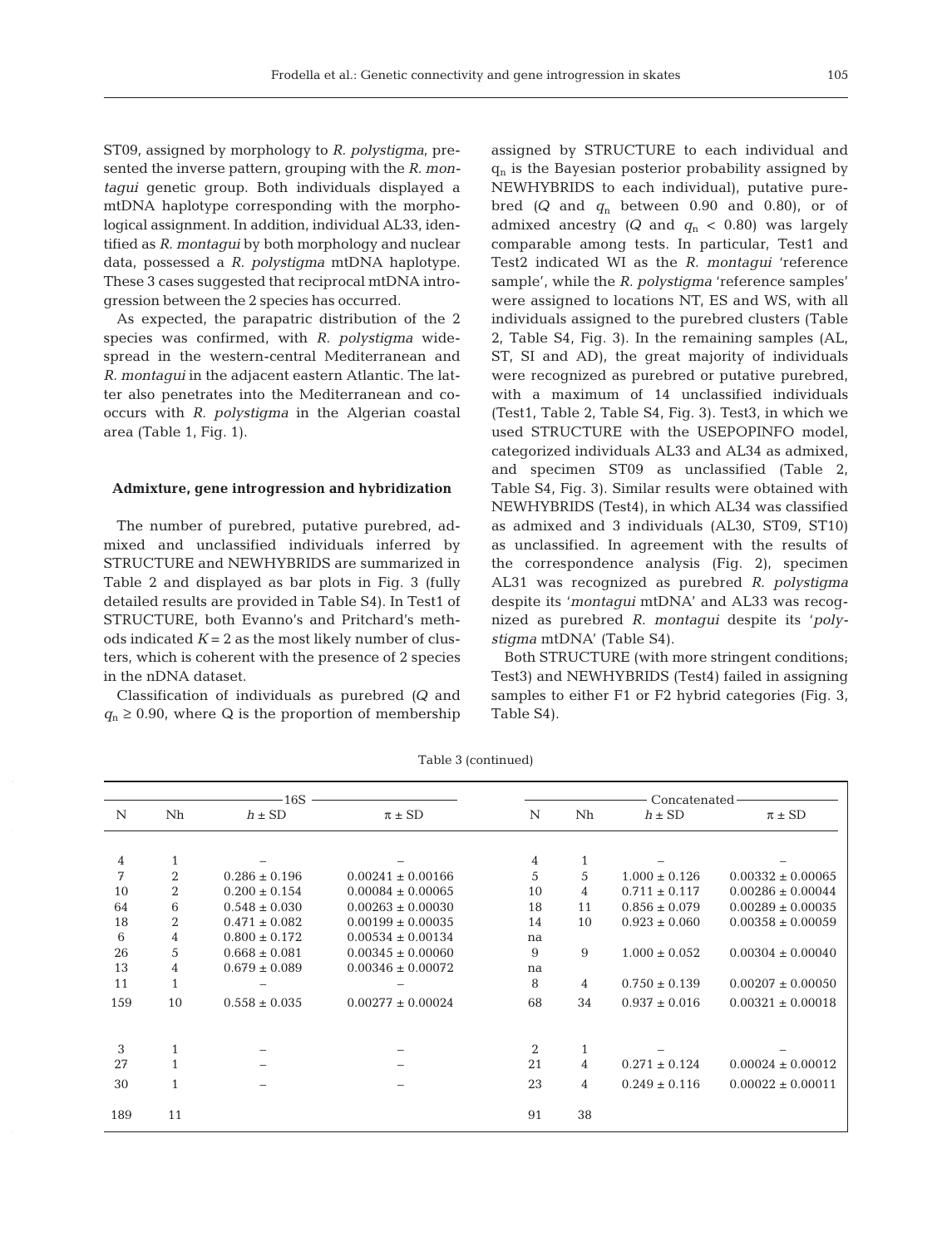

Fig. 3. Assignment test results with evidence of hybridization and introgression between *Raja polystigma* and *R. montagui*. The first row shows the distribution of the 2 mtDNA clades in the population samples: (red bars) Clade M and (empty bars) Clade P haplotypes. The second to fourth rows illustrate the results of the Bayesian clustering using STRUCTURE, while the fifth row is the ancestry inference from NEWHYBRIDS (see also Table 2 for summarized results). Each vertical bar represents 1 individual. The proportion of the bar assigned to each cluster is defined by the proportion of membership to each cluster, ranging from 0 to 1. See supplementary Table S4 for the detailed results for each individual and Table 1 for sampling area codes

The 6 individuals classified as putative admixed, introgressed or unclassified in Test3 and Test4 (AL30, AL31, AL33, AL34, ST09 and ST10) were removed from the datasets used in the subsequent analyses.

# **Genetic diversity, phylogeographic and population structure analyses**

The mean allelic richness was homogeneous across all samples, although slightly higher in *R. montagui* samples. Only 3 sample sites *(R. montagui*: WI; *R. poly stigma*: NT and ST; Table S3) showed an overall significant deficiency in heterozygous genotypes. The observed deviations from equilibrium could be only partially explained by the presence of null alleles, as the estimated frequency of null alleles did not follow the same pattern of genotypic imbalance. Due to the high frequency of missing genotypes at the LERI50 locus, all subsequent analyses were performed both including and excluding this locus, in order to assess the influence of missing data on the results produced. Since results obtained with 6 and 7 loci (without and with LERI50, respectively) were largely comparable, only results obtained when excluding the LERI50 locus are presented.

The mean interspecific genetic distance between *R. polystigma* and *R. montagui* was very low but significant  $(F_{CT} = 0.137, p = 0.035 \pm 0.006;$  Table S5 in Supplement 1). However, the pairwise  $F_{ST}$  values between *R. polystigma* and *R. montagui* samples were in general low, and significant only for locations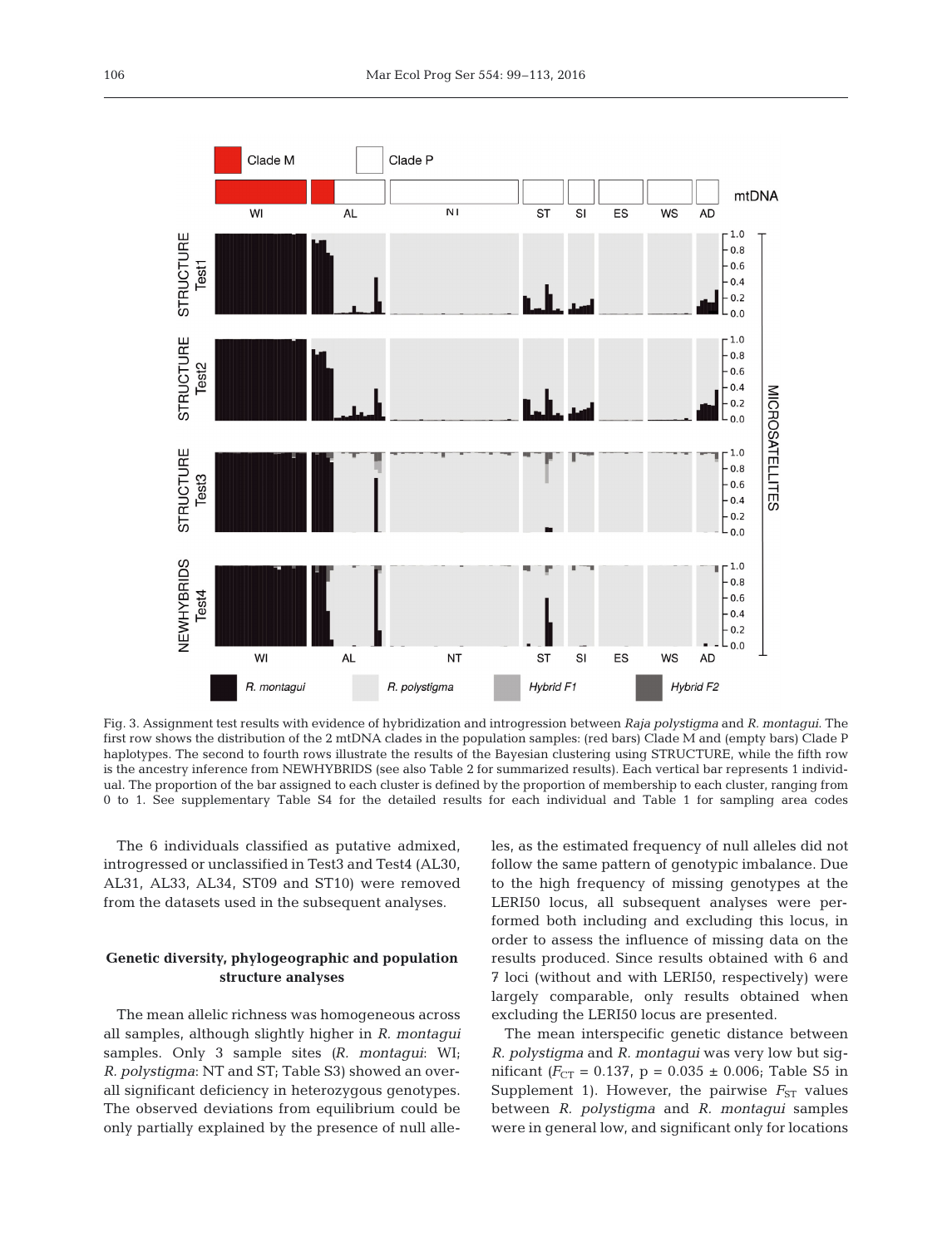WI and AL (Table S6 in Supplement 1). When considering the *R. polystigma* samples alone, the overall  $F_{ST}$  value was still significant  $(F_{ST} = 0.053, p = 0;$  Table S5); however, *R. polystigma* samples showed low and non-significant pairwise genetic differentiation, with the exception of sampling location AL (Table S6). The Bayesian clustering analysis carried out with STRUCTURE failed to identify any genetically distinct cluster within *R. polystigma*. In fact, Pritchard's method indicated  $K = 1$  as the most likely number of clusters, suggesting the presence of a near-panmictic population within this Mediterranean endemic species (data not shown).

A total of 191 individuals, belonging to all Mediterranean samples (Table S1), showed *R. polystigma* mtDNA haplotypes identified by nucleotide variation of COI  $(n = 103)$ , CR  $(n = 149)$  and 16S  $(n = 161)$ sequence markers (Table 3). A total of 41 individuals showed *R. montagui* mtDNA haplotypes (COI: n = 35; CR:  $n = 31$ ; 16S:  $n = 32$ ; Table 3, Table S1) and they included 35 individuals from WI and 6 individuals from AL (Table S1). A complete agreement between sequence markers in defining the mtDNA haplotypes was obtained when multiple gene fragments were sequenced for the same specimen.

The COI sequences gave a final alignment of 616 bp, containing 24 (3.90%) variable sites, of which 19 (3.08%) were parsimony informative. A total of 17 transitions and 7 transversions were recorded, in volving the third codon position in 22 cases and the second codon position in 2 cases. The 16S sequences gave a final alignment of 237 bp, containing 11  $(4.64\%)$  variable sites of which 7  $(2.95\%)$  were parsimony informative. The CR sequences gave a final alignment of 354 bp, containing 29 (8.25%) variable sites, of which 23 (6.50%) were parsimony informative. A total of 16 COI, 22 CR and 11 16S sequence variants were identified, with well-differentiated species-specific variants for the 3 markers (Table 3, Fig. 4, Tables S7−S10 in Supplement 1).

In *R. polystigma*, the haplotype diversity *(h)* was generally high with overall values of  $0.848 \pm 0.015$ ,  $0.781 \pm 0.028$  and  $0.558 \pm 0.035$ , at the COI, CR and 16S gene fragments, respectively (Table 3). An ex ception was the AD population sample, in which unique variants were found with consequent null polymorphism. Similarly, both the *R. montagui* samples (AL and WI) showed low or null haplotype diversity. The nucleotide diversity  $(\pi)$  was extremely low across species, population samples and sequence markers (Table 3). The mean intraspecific sequence divergence was low at all markers (COI: 2.5%; CR: 5.7%; 16S: 2.7%).

The median-joining network built with each of the 3 mtDNA markers resolved the haplotypes of Clades P and M into 2 distinct groups (Fig. 4). In Clade P, the 4 most frequent COI sequence variants (COI/02 to COI/04 and COI/11) were found in 74.76% of the individuals and in all sampled areas except the Adriatic Sea, which in contrast possessed the unique and private COI/09 variant (Fig. 4, Table S7). The most common CR and 16S variants (CR/07 and 16S/07) were found in 40.94 and 61.49% of the individuals belonging to Clade P, respectively, and in all population samples (Fig. 4, Tables S8 & S9). The second most frequent 16S variant (16S/09) was shared only by north Tyrrhenian and Sardinian samples. Rare private sequence variants of each mitochondrial marker were also found in Tyr rhenian and Sardinian samples (Fig. 4, Tables S7−S9). The network of the concatenated sequences (Fig. 4D) was more complex, with a total of 38 haplotypes. Only a few of them were shared among populations (CM/02, CM/03, CM/05, CM/07 and CM/13), while the majority were private haplotypes. The 4 haplotypes of Clade M (CM/06 and CM/36 to CM/38) were clearly distinct from those of Clade P (Fig. 4D, Table S10).

The trees in Fig. S1 in Supplement 1, obtained with Bayesian and maximum likelihood methods, show the relationships among sequence variants, and confirm the sharp separation between the 2 clades.

The mean interspecific genetic distance between *R. polystigma* and *R. montagui* was very high and significant at all sequence markers (COI:  $\Phi_{CT} = 0.900$ ,  $p = 0.035 \pm 0.006$ ; CR:  $\Phi_{CT} = 0.900$ ,  $p = 0.012 \pm 0.003$ ; 16S:  $\Phi_{CT} = 0.860$ , p = 0.016 ± 0.001; Table S5). Similarly, the pairwise  $\Phi_{ST}$  values among *R. polystigma* and *R. montagui* population samples were in general high and significant (range 0.820−1; Tables S11 & S12 in Supplement 1). When considering only the *R. polystigma* samples, the overall  $\Phi_{ST}$  value was mostly significant (COI:  $\Phi_{ST} = 0.20$ ,  $p = 0$ ; CR:  $\Phi_{ST} = 0.02$  NS; 16S:  $\Phi_{ST} = 0.120$ ,  $p = 0$ ; Table S5). However, *R. polystigma* population samples showed low and nonsignificant pairwise genetic differentiation, with the exceptions of AD and ST, which displayed significant COI and CR  $\Phi_{ST}$  values in the comparisons with WS and NT (Tables S11 & S12). The PCAs based on the Euclidean-transformed  $\Phi_{ST}$  matrices (Fig. S2 in Supplement 1) clearly showed the relationships among species and samples detected at each marker.

#### **Demographic history analysis**

The inferred past demography of the Mediterranean *R. polystigma* based on COI, CR, 16S and con-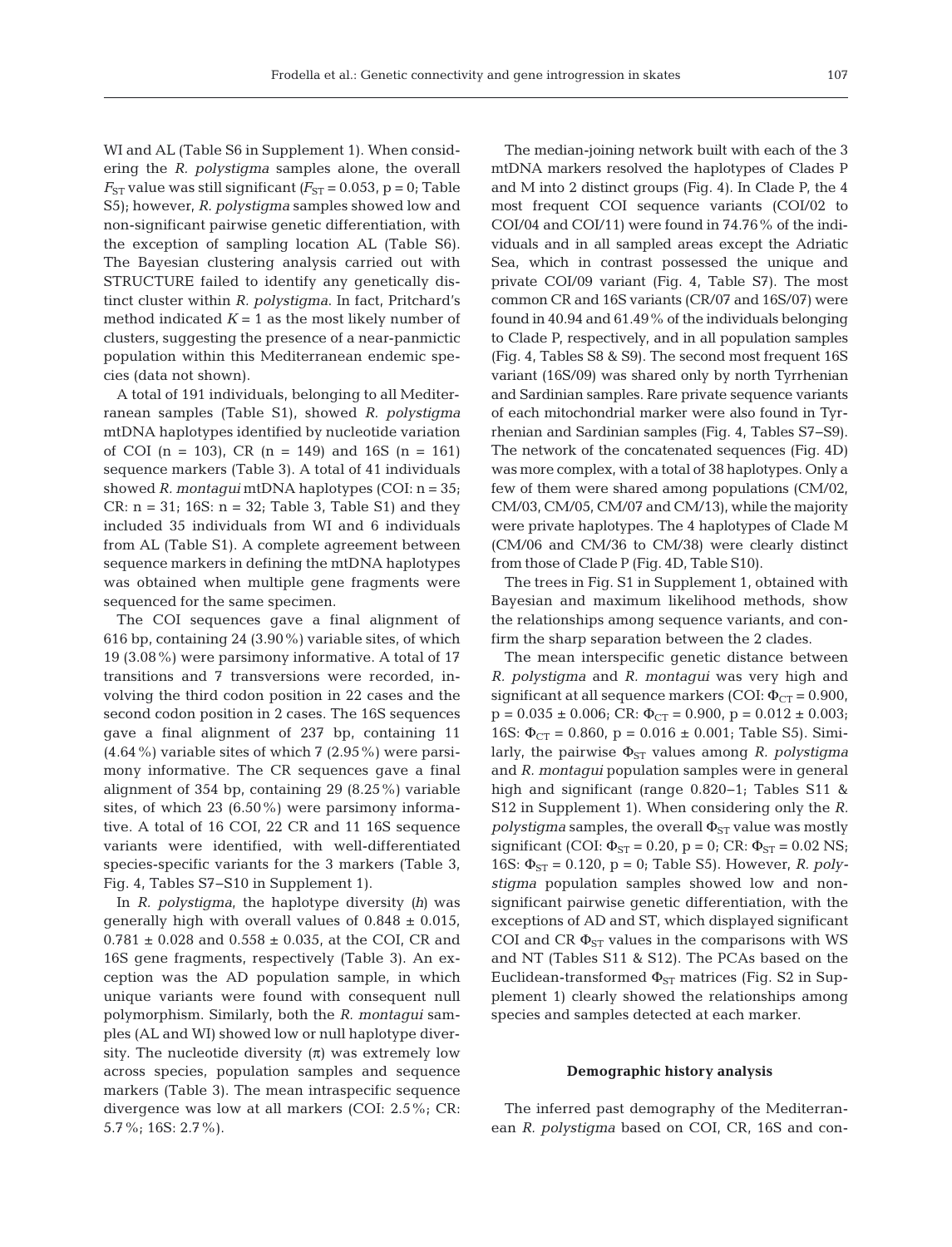

Fig. 4. Median-joining network based on the mitochondrial haplotypes as detected by the sequence variation of the (A) cytochrome oxidase I (COI), (B) mitochondrial control region hypervariable fragment (CR), (C) 16S and (D) concatenated markers. Nucleotide substitutions are represented by orthogonal bars. The mtDNA variants and haplotypes belonging to Clades P and M are numbered in black and in red, respectively. See Table 1 for sampling area codes and supplementary Tables S7−S10 for full details of the frequency of the mtDNA clades in the population samples

catenated markers revealed stable trends without any detectable expansion or bottleneck events (Fig. S3 in Supplement 1). Despite an apparent weak increase in female effective population sizes with all markers except COI (Fig. S3), the estimated values are of the same order of magnitude throughout time, and hence the changes are not substantial.

## **DISCUSSION**

The current study improves the knowledge of the population structure and connectivity of *Raja poly-*

*stigma*, a vulnerable, endemic skate of the Mediterranean Sea, and of its reproductive interactions with its sibling *R. montagui*.

#### **Species identification and distribution**

Reliable taxonomic identification is a significant issue in skate conservation, as ineffective species identification hampers monitoring and management (Tinti et al. 2003), and may prevent the recognition of local reductions in abundance or extinctions (Dulvy & Reynolds 2009, Iglésias et al. 2010). Species identifi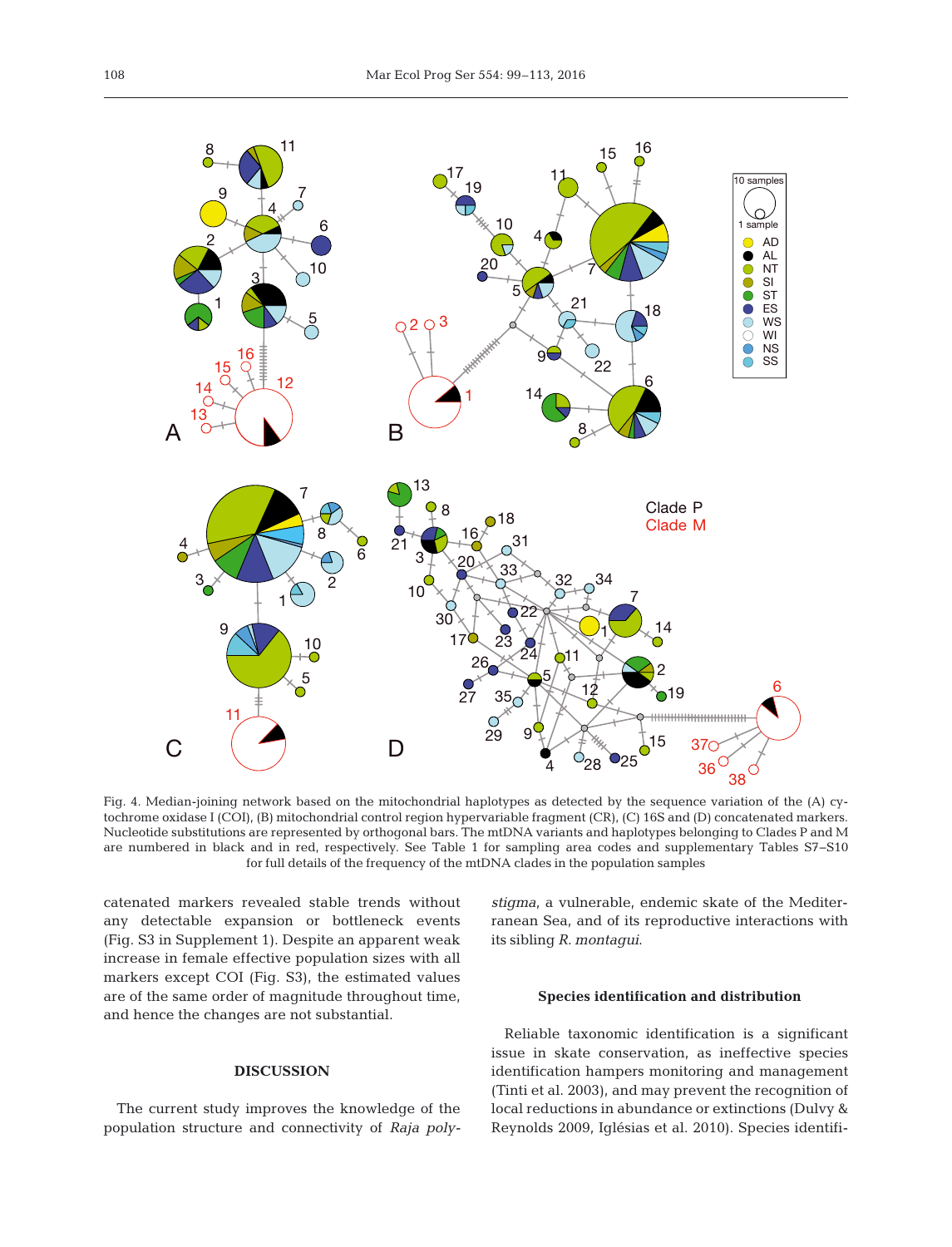cation using molecular methods such as DNA barcoding has been increasingly applied to skates (Alvarado Bremer et al. 2005a, Ward et al. 2005, 2008, Spies et al. 2006, Griffiths et al. 2010, 2013, Iglésias et al. 2010, Serra-Pereira et al. 2011, Costa et al. 2012, Knebelsberger et al. 2014, Landi et al. 2014, Lynghammar et al. 2014). Further, molecular taxonomy methods employing both nuclear and mitochondrial data have proven useful in assessing relationships between pairs of morphologically similar taxa (Morgan et al. 2012, Arlyza et al. 2013).

The results of the current study confirm the importance of accurate species identification in skates, as misidentified individuals of both species were found by employing an integrated morphological and molecular identification methodology. Moreover, the Bayesian assignment to species of several individuals based on nuclear genotypes remained ambiguous, suggesting they were hybrid or introgressed.

# **Phylogeography and population structure of** *Raja polystigma*

*R. polystigma* is relatively rare and its sampling involved a number of caveats. For certain areas, where the species occurred rarely in the scientific surveys, the samples analysed were obtained by pooling individuals collected during different years. It is important to note that small sample sizes decrease the power of the analyses and consequently reduce the ability to detect significant population structure (Chevolot et al. 2006b); therefore, caution should be used in interpreting the results. However, similar experimental designs and analytical approaches have shown geographical population structure and genetic differentiation at multiple taxonomic levels in other skates (Chevolot et al. 2006a, Plank et al. 2010, Pasolini et al. 2011).

Analyses of microsatellite markers in *R. polystigma* suggests the presence of a single, almost panmictic population inhabiting the western-central Mediterranean, with high levels of connectivity and genetic diversity. This near-panmictic pattern was unexpected considering the early benthic phase of skates and the limited potential for adult migration as observed for example in *R. montagui* by tagging experiments (Walker et al. 1997). This high level of population connectivity was supported by several mtDNA haplotypes shared among samples collected over a wide geographi cal range in the western and central Mediterranean.

Given the behavioural preferences of *R. polystigma* for shallow-water habitats linked to lifehistory functions (i.e. breeding and sexual segregation) and the lack of a pelagic dispersal phase (Capape et al. 1980), the major physical constraint to dispersal in this small-sized skate may be bathymetry, as shown in a number of skates and rays (Chevolot et al. 2006a, b, Plank et al. 2010, Pasolini et al. 2011, Le Port & Lavery 2012). The presence of a continuous shelf along the north African coasts connected to the Sicilian shelf by a shallow plateau approximately ranging from 200 to 800 m in depth (IOC, IHO & BODC 2003) provides the potential for a certain degree of biological connectivity between the south-western and the north-western Mediterranean demes. The narrow shelf along the southern Tyrrhenian coast plausibly represents a dispersal corridor, whereas the northern Tyrrhenian−western Sardinian area, characterized by a continuous, shallow shelf, might have acted as a recent centre of expansion. The northern Tyrrhenian− western Sardinian demes correspond to the areas including approximately 75% of the total lineage diversity, thus featuring the bulk of the species' evolutionary potential. As such, they represent important priority populations and areas for conservation purposes, providing potential sources for recolonization in cases of strong bottlenecks or local extinctions.

In the present study, the mitochondrial DNA was more informative than nuclear loci in detecting the subtle but significant differentiation of the population sampled in the Adriatic Sea, which possessed a private mitochondrial haplotype characterized by a single mutation in the COI sequence fragment (i.e. a T > C transition at position 142 of the COI alignment). This may be due to the small sample size rather than a real lack of genetic differentiation in the Adriatic Sea. However, it could be consistent with a recent population history related to the rising sea level following the lowstand during the Last Glacial Maximum (Koblmüller et al. 2015) and a partial connectivity of this area with the bulk of the species' range, which is mainly located in the western-central Mediterranean. Subtle genetic divergence in marine fish populations with shallow evolutionary histories can be better assessed by mtDNA markers than nuclear ones (Hoarau et al. 2004). Haploid maternal inheritance of mtDNA can lead to smaller effective population size (Birky et al. 1989) and thus faster genetic drift.

## **Admixture, gene introgression and cross-species hybridization**

The identification of a number of individuals with admixed nDNA ancestry suggests that hybridization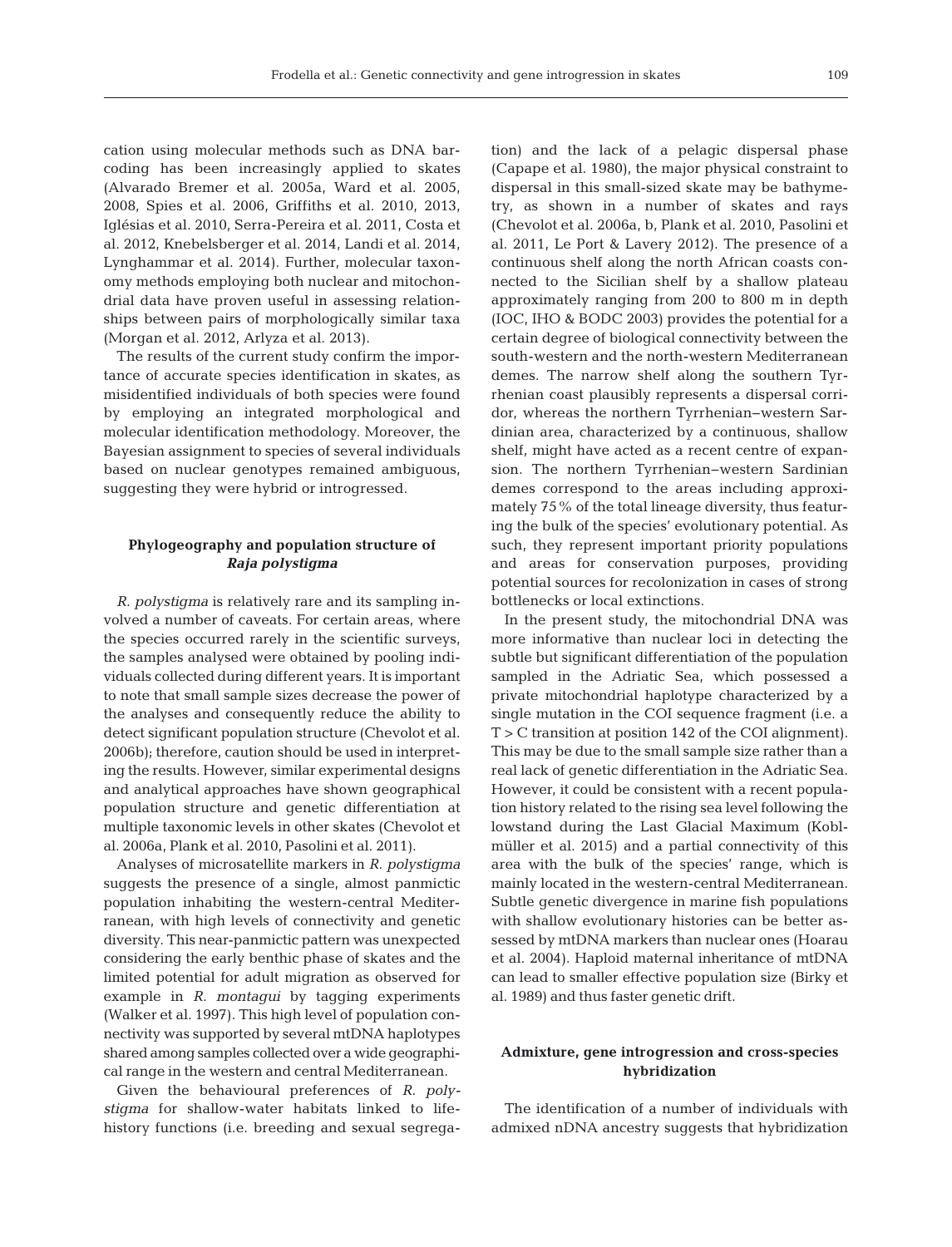has occurred between *R. polystigma* and *R. monta gui.* Hybridization is known for several vertebrates, including bony fish (Dowling & Secor 1997), but it has only recently been documented among chondrichthyans in 2 cases, both represented by closely related species of Australian carcharhinid sharks (Morgan et al. 2012) and Indo-Pacific dasyatid sting rays (Arlyza et al. 2013). Purebred *R. montagui* individuals in the Mediterranean were observed only in the Algerian sample, although the south Tyrrhenian, Sicilian and Adriatic *R. polystigma* samples were characterized by the presence of some individuals with nuclear contribution from *R. montagui*. Even though the number and variation of microsatellite loci used in this study cannot substantiate clear-cut evidence of F1 or F2 interspecific hybrids, such preliminary evidence of purebred individuals of both species together with individuals of admixed ancestry in the Algerian shelves seems to identify the south-western Mediterranean as a bimodal hybrid zone (Seehausen 2004), where both parental species and hybrids coexist and purebreds outnumber hybrids. Bimodal hybrid zones appear to be common in nature and they have likely arisen from secondary contact between recently diverged or incipient species (Seehausen 2004, Arias et al. 2012). On the contrary, no *R. polystigma* individuals with admixed ancestry were found in the north-western Mediterranean samples (e.g. NT, ES and WS), which is probably linked to the distance of these demes from the secondary hybrid zone.

Natural hybridization between *R. polystigma* and *R. montagui* in sympatric areas may be likely over an evolutionary time scale, considering the species' lifehistory traits and their recent divergence (<2 Myr splitting could have allowed the evolution of divergent mitochondrial lineages, but may not yet have led to a strong reproductive isolation between the species. Skates typically exhibit low evolutionary reproductive barriers might take longer to develop. However, it cannot be ruled out that the pattern detected might be the result of incomplete lineage sorting of the mtDNA and microsatellite gene pools (Avise 1994, 2000). This does appear unlikely since the signature of this process is still evident in only a few demes of a nearly panmictic Mediterranean population.

Further analyses with a higher number of polymorphic nDNA and mtDNA loci are required to comprehensively assess the relationships and cross-specific dynamics between *R. polystigma* and *R. montagui.* [Bandelt HJ, Forster P, Röhl A \(1999\) Median-joining net-](http://dx.doi.org/10.1093/oxfordjournals.molbev.a026036)➤

Several nuclear genes have been screened in Rajidae (Pasolini et al. 2006, Rocco et al. 2007) and a suitable level of polymorphism could be determined in order to clearly differentiate the recently diverged species as *R. polystigma* and *R. montagui.*

The present study confirmed the parapatric distribution of the 2 species and further assessed their geographic ranges. It provides important novel zoogeographical data which will contribute to the updating of the available reference literature data and maps (Ellis et al. 2007, Serena et al. 2010, Ungaro et al. 2015) that presently provide inconsistent species distributions.

*Data accessibility statement*. Mitochondrial data: GenBank Accession Numbers for COI, CR and 16S haplotypes KT231929 to KT231977; microsatellite allele data deposited in Dryad (http://dx.doi.org/10.5061/dryad.dh182).

*Acknowledgements*. We thank Corrado Piccinetti, Chiara Manfredi, Paola Pasolini and Alice Biondi (University of Bologna), the scientists and crew of the RV 'Celtic Voyager' (Marine Institute, Ireland), Angelo Cau (University of Cagliari), Alessandro Voliani, Michela Ria, and Enrico Cecchi (ARPAT Livorno) for their support in sampling activities. N.F. was supported by the EMBC MSc Erasmus Mundus Programme. A.V., M.S. and the experimental research work were supported by the University of Bologna and the Ministries of the University and Scientific Research and of Agricultural and Forestry Policies. R.C. and M.C.F. were funded by the Autonomous Region of Sardinia (RAS) grant no. L.R.7 CRP-25321.

# LITERATURE CITED

- [Alvarado Bremer JR, Frisk MG, Miller TJ, Turner J, Viñas J,](http://dx.doi.org/10.1111/j.0022-1112.2005.00664.x) ➤ Kwil K (2005a) Genetic identification of cryptic juveniles of little skate and winter skate. J Fish Biol 66: 1177−1182
- ago; Valsecchi et al. 2005). Therefore, their recent > [Alvarado Bremer JR, Viñas J, Mejuto J, Ely B, Pla C \(2005b\)](http://dx.doi.org/10.1016/j.ympev.2004.12.011) Comparative phylogeography of Atlantic bluefin tuna and swordfish: the combined effects of vicariance, secondary contact, introgression, and population expansion on the regional phylogenies of two highly migratory pelagic fishes. Mol Phylogenet Evol 36: 169−187
- rates (McEachran & Dunn 1998), so inter-specific  $\triangleright$  [Anderson EC, Thompson EA \(2002\) A model-based method](http://www.ncbi.nlm.nih.gov/entrez/query.fcgi?cmd=Retrieve&db=PubMed&list_uids=11901135&dopt=Abstract) for identifying species hybrids using multilocus genetic data. Genetics 160: 1217−1229
	- ▶ [Arias CF, Rosales C, Salazar C, Castaño J, Bermingham E,](http://dx.doi.org/10.1111/j.1365-294X.2012.05746.x) Linares M, McMillan WO (2012) Sharp genetic discontinuity across a unimodal *Heliconius* hybrid zone. Mol Ecol 21: 5778−5794
	- [Arlyza IS, Shen KN, Solihin DD, Soedharma D, Berrebi P,](http://dx.doi.org/10.1016/j.ympev.2012.09.023) ➤ Borsa P (2013) Species boundaries in the *Himantura uarnak* species complex (Myliobatiformes: Dasyatidae). Mol Phylogenet Evol 66:429-435
		- Avise JC (1994) Molecular markers, natural history and evolution. Chapman & Hall, New York, NY
		- Avise JC (2000) Phylogeography: the history and formation of species. Harvard University Press, Cambridge, MA
		-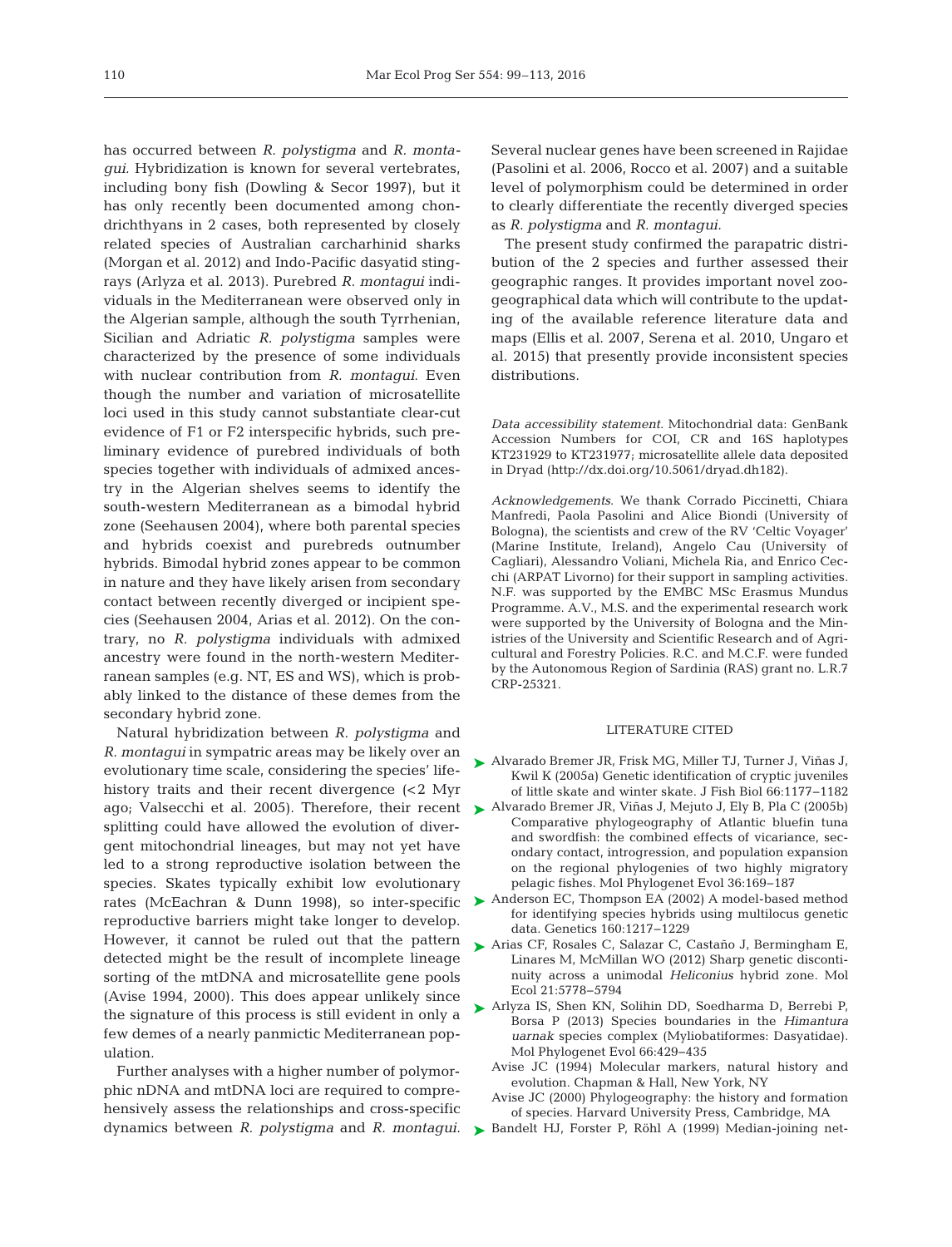Evol 16: 37−48

- Belkhir K, Borsa P, Chikhi L, Raufaste N, Bonhomme F (1996−2004) GENETIX 4.05, logiciel sous Windows TM pour la génétique des populations. Laboratoire Génome, Populations, Interactions, CNRS UMR 5000, Université de Montpellier II, Montpellier
- [Bickford D, Lohman DJ, Sodhi NS, Ng PKL and others \(2007\)](http://dx.doi.org/10.1016/j.tree.2006.11.004) ➤ Cryptic species as a window on diversity and conservation. Trends Ecol Evol 22: 148−155
- ▶ [Birky CW, Fuerst P, Maruyama T \(1989\) Organelle gene](http://www.ncbi.nlm.nih.gov/entrez/query.fcgi?cmd=Retrieve&db=PubMed&list_uids=2714640&dopt=Abstract) diversity under migration, mutation, and drift: equilibrium expectations, approach to equilibrium, effects of heteroplasmic cells, and comparison to nuclear genes. Genetics 121:613-627
- ► [Borsa P, Arlyza IS, Laporte M, Berrebi P \(2012\) Population](http://dx.doi.org/10.1016/j.jembe.2012.09.010) genetic structure of blue-spotted maskray *Neotrygon kuhlii* and two other Indo-West Pacific stingray species (Myliobatiformes: Dasyatidae), inferred from size-polymorphic intron markers. J Exp Mar Biol Ecol 438:32-40
	- Cannas R, Pasolini P, Mancusi C, Follesa MC and others (2008) Distribution, molecular systematics and phylogeography of *Raja polystigma* and *Raja montagui* in the Mediterranean. Biol Mar Mediterr 15: 188−191
	- Capape C, Guignard JP, Kartas F (1980) Nouvelle description de *Raja polystigma* Regan 1923 (Pisces Rajiformes). Bull Off Natl Pêches 4:27-45
	- Cavanagh RD, Gibson C (2007) Overview of the conservation status of cartilaginous fishes (Chrondrichthyans) in the Mediterranean Sea. IUCN, Gland
- ▶ [Chapuis MP, Estoup A \(2007\) Microsatellite null alleles and](http://dx.doi.org/10.1093/molbev/msl191) estimation of population differentiation. Mol Biol Evol 24: 621−631
- [Chevolot M, Ellis JR, Hoarau G, Rijnsdorp AD, Stam WT,](http://dx.doi.org/10.1016/j.seares.2006.05.005) ➤ Olsen JL (2006a) Population structure of the thornback ray (*Raja clavata* L.) in British waters. J Sea Res 56: 305−316
- [Chevolot M, Hoarau G, Rijnsdorp AD, Stam WT, Olsen JL](http://dx.doi.org/10.1111/j.1365-294X.2006.03043.x) ➤ (2006b) Phylogeography and population structure of thornback rays (*Raja clavata* L., Rajidae). Mol Ecol 15: 3693−3705
- [Chevolot M, Wolfs PHJ, Pálsson J, Rijnsdorp AD, Stam WT,](http://dx.doi.org/10.1007/s00227-006-0556-1) ➤ Olsen JL (2007) Population structure and historical demography of the thorny skate (*Amblyraja radiata*, Rajidae) in the North Atlantic. Mar Biol 151: 1275−1286
- ► [Coll M, Piroddi C, Steenbeek J, Kaschner K and others](http://www.ncbi.nlm.nih.gov/entrez/query.fcgi?cmd=Retrieve&db=PubMed&list_uids=20689844&dopt=Abstract) (2010) The biodiversity of the Mediterranean Sea: estimates, patterns, and threats. PLOS ONE 5:e11842
- ► [Costa FO, Landi M, Martins R, Costa MH and others \(2012\)](http://dx.doi.org/10.1371/journal.pone.0035858) A ranking system for reference libraries of DNA barcodes: application to marine fish species from Portugal. PLOS ONE 7:e35858
- ▶ [Dowling TE, Secor CL \(1997\) The role of hybridization and](http://dx.doi.org/10.1146/annurev.ecolsys.28.1.593) introgression in the diversification of animals. Annu Rev Ecol Syst 28: 593−619
- ► Dray S, Dufour A (2007) The ade4 package: implementing the duality diagram for ecologists. J Stat Softw 22: 1−20
- ▶ Drummond AJ, Rambaut A (2007) BEAST: Bayesian evolutionary analysis by sampling trees. BMC Evol Biol 7:214
- ▶ [Drummond AJ, Rambaut A, Shapiro B, Pybus OG \(2005\)](http://dx.doi.org/10.1093/molbev/msi103) Bayesian coalescent inference of past population dynamics from molecular sequences. Mol Biol Evol 22: 1185−1192
- ▶ [Dulvy NK, Reynolds JD \(2002\) Predicting extinction vulner](http://dx.doi.org/10.1046/j.1523-1739.2002.00416.x)ability in skates. Conserv Biol 16: 440−450
- ▶ Dulvy NK, Reynolds JD (2009) Biodiversity: skates on thin ice. Nature 462:417
- works for inferring intraspecific phylogenies. Mol Biol > [Dulvy NK, Metcalfe JD, Glanville J, Pawson MG, Reynolds](http://dx.doi.org/10.1046/j.1523-1739.2000.98540.x) JD (2000) Fishery stability, local extinctions, and shifts in community structure in skates. Conserv Biol 14: 283−293
	- ► [Dulvy NK, Sadovy Y, Reynolds JD \(2003\) Extinction vulner](http://dx.doi.org/10.1046/j.1467-2979.2003.00105.x)ability in marine populations. Fish Fish 4: 25−64
	- ► [El Nagar A, McHugh M, Rapp T, Sims DW, Genner MJ](http://dx.doi.org/10.1007/s10592-009-9919-8) (2010) Characterisation of polymorphic microsatellite markers for skates (Elasmobranchii: Rajidae) from expressed sequence tags. Conserv Genet 11: 1203−1206
	- ► [Ellis J, Ungaro N, Serena F, Dulvy N and others \(2007\)](http://dx.doi.org/10.2305/IUCN.UK.2007.RLTS.T63146A12623141.en) *Raja montagui*. The IUCN Red List of Threatened Species. 2007: e.T63146A12623141. http://dx.doi.org/10.2305/ IUCN.UK.2007.RLTS.T63146A12623141.en
	- ► [Excoffier L, Lischer HEL \(2010\) Arlequin suite ver 3.5: A](http://dx.doi.org/10.1111/j.1755-0998.2010.02847.x) new series of programs to perform population genetics analyses under Linux and Windows. Mol Ecol Resour 10: 564−567
	- ▶ [Ferretti F, Osio GC, Jenkins CJ, Rosenberg AA, Lotze HK](http://dx.doi.org/10.1038/srep01057) (2013) Long-term change in a meso-predator community in response to prolonged and heterogeneous human impact. Sci Rep 3: 1057
	- [Field IC, Meekan MG, Buckworth RC, Bradshaw CJA \(2009\)](http://dx.doi.org/10.1016/S0065-2881(09)56004-X) ➤ Susceptibility of sharks, rays and chimaeras to global extinction. Adv Mar Biol 56:275-363
	- [Frederico RG, Farias IP, de Araújo MLG, Charvet-Almeida](http://dx.doi.org/10.1590/S1679-62252012000100007) ➤ P, Alves-Gomes JA (2012) Phylogeography and conservation genetics of the Amazonian freshwater stingray *Paratrygon aiereba* Müller & Henle, 1841 (Chondrichthyes: Potamotrygonidae). Neotrop Ichthyol 10:71−80
		- Froese R, Pauly D (eds) (2016) FishBase. World Wide Web electronic publication. www.fishbase.org accessed 01.2016
	- ► [Gardner JPA \(1997\) Hybridization in the sea. Adv Mar Biol](http://dx.doi.org/10.1016/S0065-2881(08)60221-7) 31: 1−78
		- Goudet J (2001) FSTAT, a program to estimate and test gene diversities and fixation indices (version 2.9. 3). Available online at http://www2.unil.ch/popgen/softwares/fstat.htm
		- Griffiths AM, Sims DW, Cotterell SP, El Nagar A and others (2010) Molecular markers reveal spatially segregated cryptic species in a critically endangered fish, the common skate (*Dipturus batis*). Proc R Soc B 277: 1497−1503
	- [Griffiths AM, Sims DW, Johnson A, Lynghammar A,](http://dx.doi.org/10.1007/s10592-010-0127-3) ➤ McHugh M, Bakken T, Genner MJ (2011) Levels of connectivity between longnose skate (*Dipturus oxyrinchus)* in the Mediterranean Sea and the north-eastern Atlantic Ocean. Conserv Genet 12:577-582
	- ▶ [Griffiths AM, Miller DD, Egan A, Fox J, Greenfield A, Mari](http://dx.doi.org/10.7717/peerj.129)ani S (2013) DNA barcoding unveils skate (Chondrichthyes: Rajidae) species diversity in 'ray' products sold across Ireland and the UK. PeerJ 1:e129
	- ► [Guindon S, Dufayard JF, Lefort V, Anisimova M, Hordijk W,](http://dx.doi.org/10.1093/sysbio/syq010) Gascuel O (2010) New algorithms and methods to estimate maximum-likelihood phylogenies: assessing the performance of PhyML 3.0. Syst Biol 59:307-321
		- Heist EJ (2004) Genetics of sharks, skates, and rays. In:Carrier JC, Musick JA, Heithaus MR (eds) Biology of sharks and their relatives. CRC Press, Boca Raton, FL, p 471−487
	- ▶ [Hoarau G, Piquet A, Van der Veer H, Rijnsdorp A, Stam W,](http://dx.doi.org/10.1016/j.seares.2003.12.002) Olsen J (2004) Population structure of plaice (*Pleuronectes platessa* L.) in northern Europe: a comparison of resolving power between microsatellites and mitochondrial DNA data. J Sea Res 51: 183−190
	- ▶ [Hobbs JPA, Frisch AJ, Allen GR, Van Herwerden L \(2009\)](http://dx.doi.org/10.1098/rsbl.2008.0561) Marine hybrid hotspot at Indo-Pacific biogeographic border. Biol Lett 5: 258−261
	- ► [Hubisz MJ, Falush D, Stephens M, Pritchard JK \(2009\) Infer-](http://dx.doi.org/10.1111/j.1755-0998.2009.02591.x)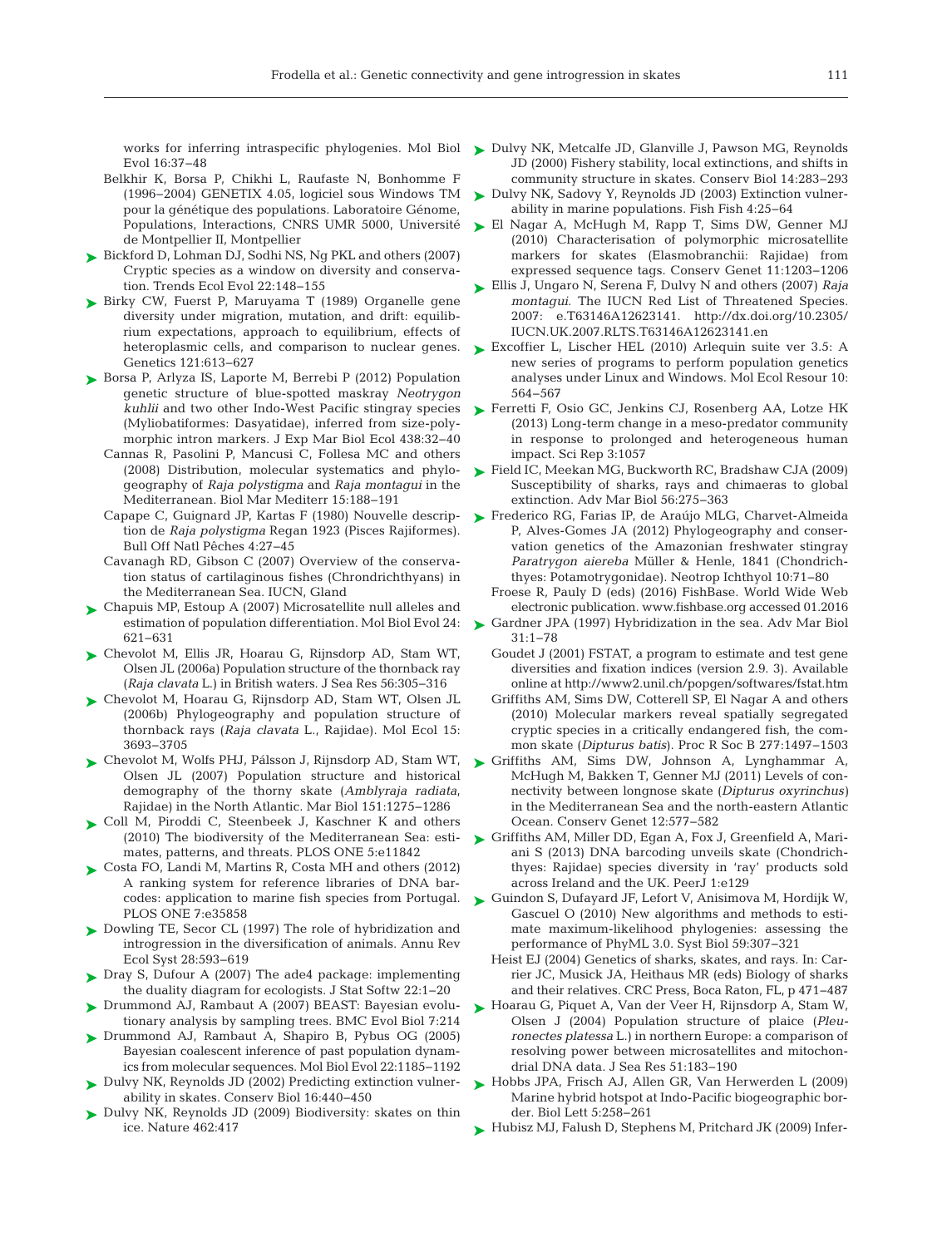ring weak population structure with the assistance of sample group information. Mol Ecol Resour 9:1322-1332

- ► [Huelsenbeck JP, Ronquist F \(2001\) MRBAYES: Bayesian](http://dx.doi.org/10.1093/bioinformatics/17.8.754) inference of phylogenetic trees. Bioinformatics 17: 754−755
- ► [Iglésias SP, Toulhoat L, Sellos DY \(2010\) Taxonomic confu](http://dx.doi.org/10.1002/aqc.1083)sion and market mislabelling of threatened skates: important consequences for their conservation status. Aquat Conserv 20: 319−333
	- IOC, IHO, BODC (2003) Centenary edition of the GEBCO digital atlas. Published on CD-ROM on behalf of the Intergovernmental Oceanographic Commission and the International Hydrographic Organization as part of the General Bathymetric Chart of the Oceans. British Oceanographic Data Centre, Liverpool
- ► [Jukic-Peladic S, Vrgoc N, Krstulovic-Sifner S, Piccinetti C,](http://dx.doi.org/10.1016/S0165-7836(00)00232-0) ► [Pasolini P, Ragazzini C, Zaccaro Z, Cariani A and others](http://dx.doi.org/10.1007/s00227-011-1722-7) Piccinetti-Manfrin G, Marano G, Ungaro N (2001) Longterm changes in demersal resources of the Adriatic Sea: comparison between trawl surveys carried out in 1948 and 1998. Fish Res 53: 95−104
- [Kimura-Kawaguchi MR, Horita M, Abe S, Arai K, Kawata M,](http://dx.doi.org/10.1111/jfb.12414) ➤ Munehara H (2014) Identification of hemiclonal reproduction in three species of *Hexagrammos* marine reef fishes. J Fish Biol 85: 189−209
- ► [Knebelsberger T, Landi M, Neumann H, Kloppmann M and](http://www.ncbi.nlm.nih.gov/entrez/query.fcgi?cmd=Retrieve&db=PubMed&list_uids=24618145&dopt=Abstract) others (2014) A reliable DNA barcode reference library for the identification of the North European shelf fish fauna. Mol Ecol Resour 14: 1060−1071
- ► [Koblmüller S, Steinwender B, Weiß S, Sefc KM \(2015\) Gene](http://dx.doi.org/10.1111/jzs.12110) flow, population growth and a novel substitution rate estimate in a subtidal rock specialist, the black-faced blenny *Tripterygion delaisi* (Perciformes, Blennioidei, Tripterygiidae) from the Adriatic Sea. J Zoolog Syst Evol Res 53: 291−299
- ► [Landi M, Dimech M, Arculeo M, Biondo G and others \(2014\)](http://dx.doi.org/10.1371/journal.pone.0106135) DNA barcoding for species assignment: the case of Mediterranean marine fishes. PLOS ONE 9:e106135
- ► [Le Port A, Lavery S \(2012\) Population structure and phylo](http://www.ncbi.nlm.nih.gov/entrez/query.fcgi?cmd=Retrieve&db=PubMed&list_uids=22174443&dopt=Abstract)geography of the short-tailed stingray, *Dasyatis brevicaudata* (Hutton 1875), in the Southern Hemisphere. J Hered 103: 174−185
- ► [Li N, Song N, Cheng GP, Gao TX \(2013\) Genetic diversity](http://dx.doi.org/10.1016/j.bse.2013.08.009) and population structure of the red stingray, *Dasyatis akajei* inferred by AFLP marker. Biochem Syst Ecol 51: 130−137
- ► [Li N, Chen X, Sun D, Song N, Lin Q, Gao T \(2015\) Phylo](http://dx.doi.org/10.3109/19401736.2013.861423)geography and population structure of the red stingray, *Dasyatis akajei* inferred by mitochondrial control region. Mitochondrial DNA 26:505-513
- ► Librado P, Rozas J (2009) DnaSP v5: a software for comprehensive analysis of DNA polymorphism data. Bioinformatics 25: 1451−1452
- [Lynghammar A, Christiansen JS, Griffiths AM, Fevolden](http://dx.doi.org/10.1111/zsc.12064) ➤ SE, Hop H, Bakken T (2014) DNA barcoding of the northern Northeast Atlantic skates (Chondrichthyes, Rajiformes), with remarks on the widely distributed starry ray. Zool Scr 43: 485−495
- ▶ [McEachran JD, Dunn KA \(1998\) Phylogenetic analysis of](http://dx.doi.org/10.2307/1447424) skates, a morphologically conservative clade of elasmobranchs (Chondrichthyes: Rajidae). Copeia 1998: 271−290
- ▶ [McKinney ML \(1999\) High rates of extinction and threat in](http://dx.doi.org/10.1046/j.1523-1739.1999.97393.x) poorly studied taxa. Conserv Biol 13: 1273−1281
- ▶ [Morgan JAT, Harry AV, Welch DJ, Street R and others](http://dx.doi.org/10.1007/s10592-011-0298-6) (2012) Detection of interspecies hybridisation in Chondrichthyes: hybrids and hybrid offspring between Aus-

tralian (*Carcharhinus tilstoni)* and common (*C. limbatus)* blacktip shark found in an Australian fishery. Conserv Genet 13:455-463

- ► [Newby J, Darden T, Shedlock AM \(2014\) Population genetic](http://dx.doi.org/10.1643/CG-13-122) structure of spotted eagle rays, *Aetobatus narinari*, off Sarasota, Florida and the southeastern United States. Copeia 2014:503-512
- ▶ [Paradis E, Claude J, Strimmer K \(2004\) APE: analyses of](http://dx.doi.org/10.1093/bioinformatics/btg412) phylogenetics and evolution in R language. Bioinformatics 20: 289−290
- ► [Pasolini P, Costagliola D, Rocco L, Tinti F \(2006\) Molecular](http://dx.doi.org/10.1007/s00239-005-0118-z) organization of 5S rDNAs in Rajidae (Chondrichthyes): Structural features and evolution of piscine 5S rRNA genes and nontranscribed intergenic spacers. J Mol Evol 62: 564−574
- (2011) Quaternary geographical sibling speciation and population structuring in the Eastern Atlantic skates (suborder Rajoidea) *Raja clavata* and *R. straeleni*. Mar Biol 158:2173-2186
- [Plank SM, Lowe CG, Feldheim KA, Wilson RR, Brusslan JA](http://dx.doi.org/10.1111/j.1095-8649.2010.02677.x) ➤ (2010) Population genetic structure of the round stingray *Urobatis halleri* (Elasmobranchii: Rajiformes) in southern California and the Gulf of California. J Fish Biol 77: 329−340
- ▶ [Portnoy DS, Heist EJ \(2012\) Molecular markers: progress](http://dx.doi.org/10.1111/j.1095-8649.2011.03206.x) and prospects for understanding reproductive ecology in elasmobranchs. J Fish Biol 80: 1120−1140
- ▶ [Pritchard JK, Stephens M, Donnelly P \(2000\) Inference of](http://www.ncbi.nlm.nih.gov/entrez/query.fcgi?cmd=Retrieve&db=PubMed&list_uids=10835412&dopt=Abstract) population structure using multilocus genotype data. Genetics 155: 945−959
- ► [Pujolar JM, Jacobsen MW, Als TD, Frydenberg J and others](http://dx.doi.org/10.1038/hdy.2013.145) (2014) Assessing patterns of hybridization between North Atlantic eels using diagnostic single-nucleotide polymorphisms. Heredity 112:627-637
	- R Core Team (2013) R: A language and environment for statistical computing. R Foundation for Statistical Computing, Vienna. www.R-project.org/
- ▶ [Roberts CM, Hawkins JP \(1999\) Extinction risk in the sea.](http://dx.doi.org/10.1016/S0169-5347(98)01584-5) Trends Ecol Evol 14:241-246
- ▶ [Rocco L, Liguori I, Costagliola D, Morescalchi MA, Tinti F,](http://dx.doi.org/10.1016/j.gene.2006.09.024) Stingo V (2007) Molecular and karyological aspects of Batoidea (Chondrichthyes, Elasmobranchi) phylogeny. Gene 389:80-86
- ▶ [Ronquist F, Huelsenbeck JP \(2003\) MrBayes 3: Bayesian](http://dx.doi.org/10.1093/bioinformatics/btg180) phylogenetic inference under mixed models. Bioinformatics 19: 1572−1574
- ► Rousset F (2008) Genepop 007: a complete reimplementation of the Genepop software for Windows and Linux. Mol Ecol Resour 8: 103−106
- ▶ [Schluessel V, Broderick D, Collin SP, Ovenden JR \(2010\)](http://dx.doi.org/10.1111/j.1469-7998.2009.00680.x) Evidence for extensive population structure in the white spotted eagle ray within the Indo-Pacific inferred from mitochondrial gene sequences. J Zool 281:46-55
- ▶ [Seehausen O \(2004\) Hybridization and adaptive radiation.](http://dx.doi.org/10.1016/j.tree.2004.01.003) Trends Ecol Evol 19: 198−207
- ▶ [Sellas AB, Bassos-Hull K, Carlos Perez-Jimenez J, Alberto](http://dx.doi.org/10.1093/jhered/esv011) Angulo-Valdes J, Bernal MA, Hueter RE (2015) Population structure and seasonal migration of the spotted eagle ray, *Aetobatus narinari*. J Hered 106:266-275
	- Serena F (2005) Field identification guide to the sharks and rays of the Mediterranean and Black Sea. FAO Species Identification Guide for Fishery Purposes, FAO, Rome
	- Serena F (2014) Lo status degli elasmobranchi dei mari italiani (Elasmostat). I Programma nazionale triennale della